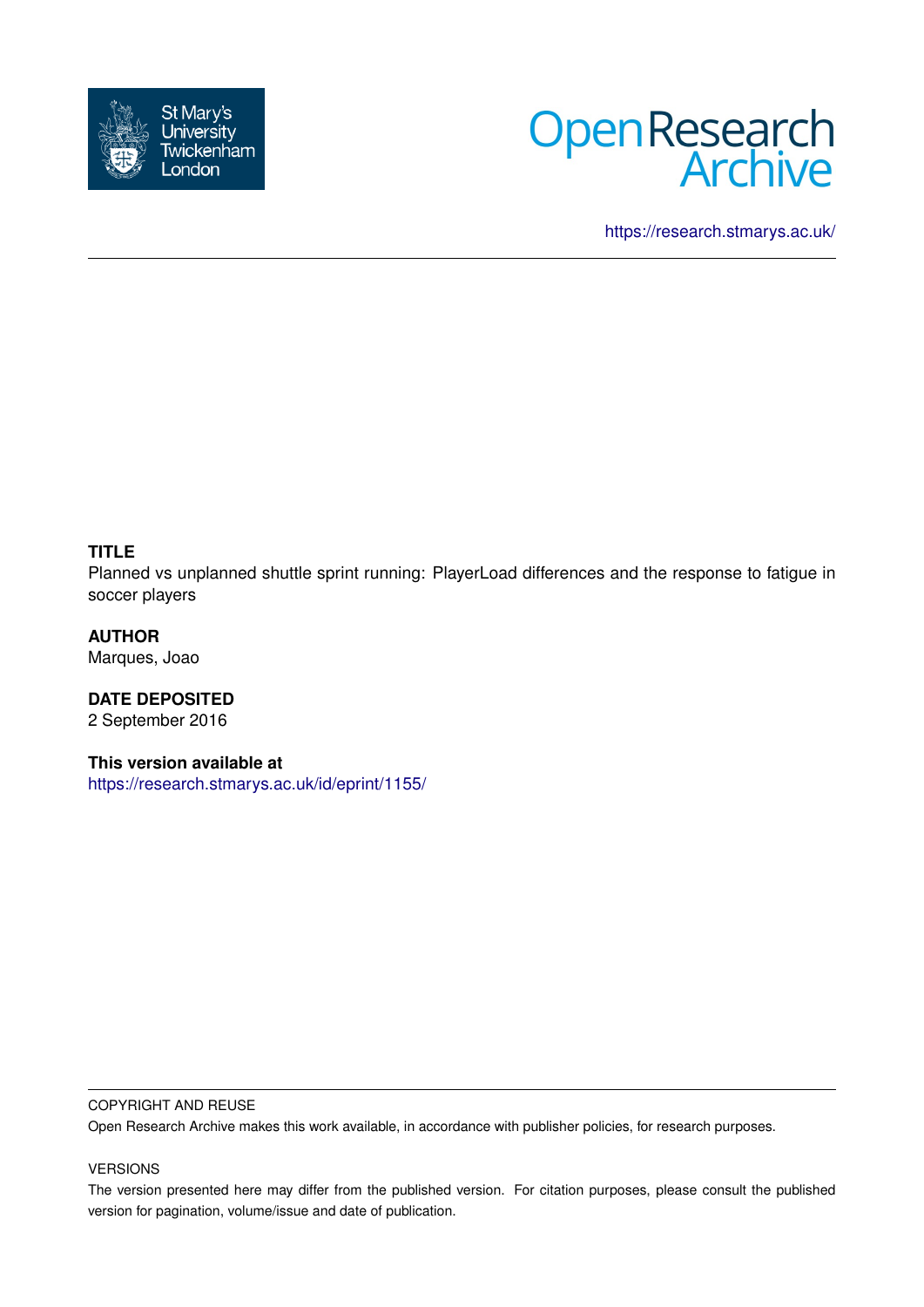# **Title: Planned vs unplanned shuttle sprint running: PlayerLoadTM differences and the response to fatigue in soccer players**

Author: Joao Beleboni Marques

This Research Project is submitted as partial fulfilment of the requirements for the degree of

Master of Science, St Mary's University

First Supervisor: Dr. Jessica Hill

Second Supervisor: Dr. Stephen Patterson

2016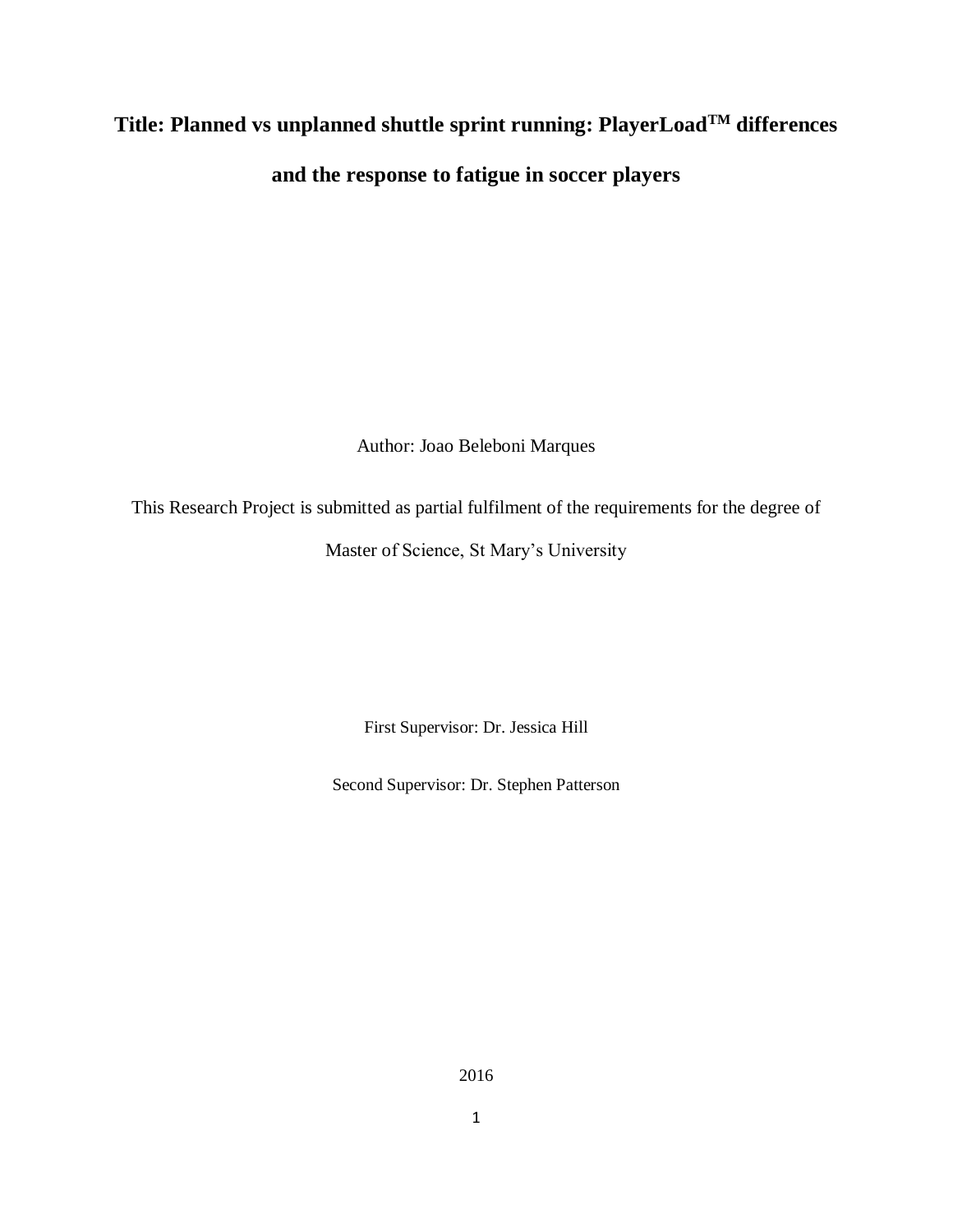## **Table of Contents**

| Study 1: Differences in PL between planned and unplanned shuttle sprint running  15                   |
|-------------------------------------------------------------------------------------------------------|
| Study 2: Differences in Player Load during unplanned shuttle sprint running between Pre- and Post- an |
|                                                                                                       |
|                                                                                                       |
|                                                                                                       |
|                                                                                                       |
|                                                                                                       |
|                                                                                                       |
|                                                                                                       |
|                                                                                                       |
|                                                                                                       |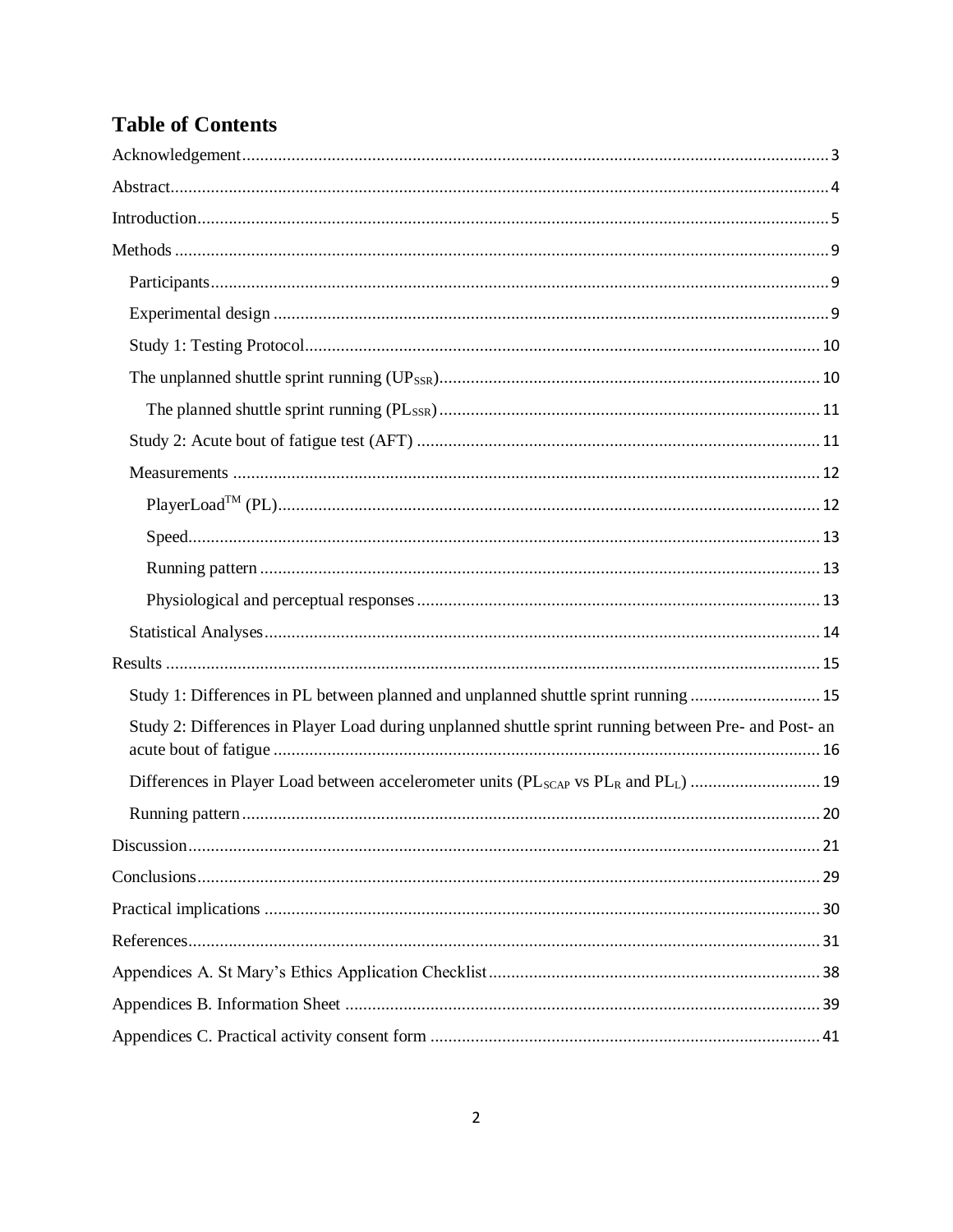## **List of Figures**

| Figure 1. PL comparison between $PL_{SSR}$ and $UP_{SSR}$ . Higher PL was observed at C1 during $UP_{SSR}$ 15 |  |
|---------------------------------------------------------------------------------------------------------------|--|
|                                                                                                               |  |
|                                                                                                               |  |
|                                                                                                               |  |
| Figure 5. Decrement in PL amongst accelerometer units between pre- and post-AFT test 18                       |  |
| Figure 6. The inverse relationship between RPE and PRS between Pre- and Post-AFT test.  19                    |  |

## **List of tables**

|--|--|--|--|

## <span id="page-3-0"></span>**Acknowledgement**

I would like to express deepest gratitude to my supervisor Jessica Hill for her full support and expert guidance throughout my study. I would also like to thank my colleagues in Aspetar Darren Paul and Richard Akenhead for their great support during my data collection. Finally, I would like to thank my family to encourage myself during the hard times. I would not have been able to complete this thesis without their continuous love and encouragement.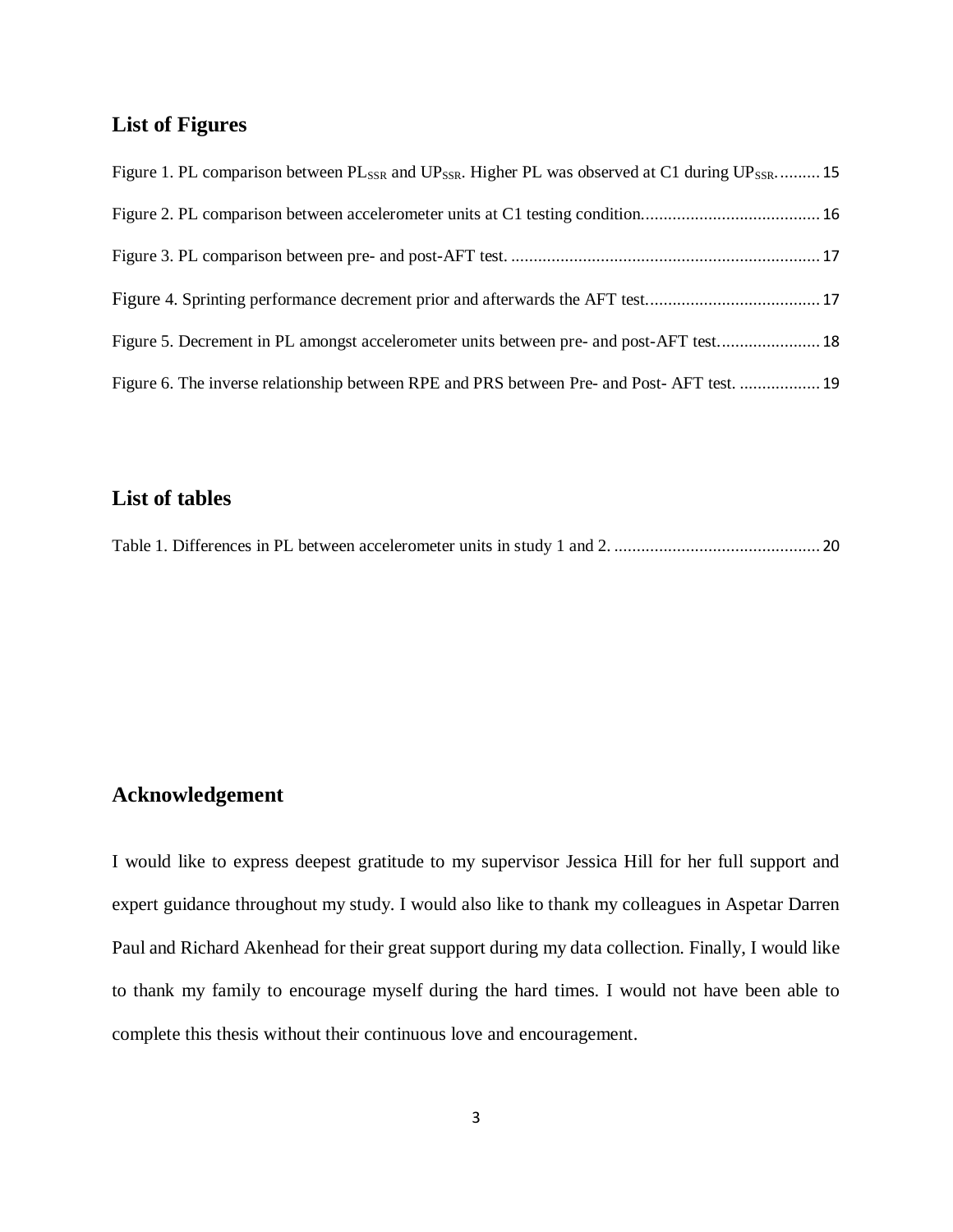#### <span id="page-4-0"></span>**Abstract**

The aim of this study was 1) to investigate the differences in PlayerLoad<sup>TM</sup> (PL) between planned  $(PL_{SSR})$  and unplanned  $(UP_{SSR})$  maximal shuttle run and 2) to examine the differences in PL during UP<sub>SSR</sub> pre- and post- an acute bout of fatigue (AFT). Seventeen soccer players (age  $27.6 \pm 0.3$ ) years, height  $175.5 \pm 2.8$  cm, mass  $75.3 \pm 3.3$  kg) participated in the study. During study 1, 12 repetitions of PL<sub>SSR</sub> and UP<sub>SSR</sub> were performed one week apart under 3 different time conditions  $(1, 1.5 \text{ and } 2s)$ . During study 2, UP<sub>SSR</sub> was performed pre- and post-AFT. The AFT consisted of 25m (2x12.5m) shuttle sprints interspersed with 20s rest. The test was ceased when a 5% decrement in sprint performance was reached. PL was examined from 100Hz integrated tri-axial accelerometers. Repeated measures ANOVA was used to compare temporal differences across the AFT and the magnitude of the effects was calculated. A paired-sample T-test was conducted to examine differences between pre- and post-fatigue. Results showed higher PL at 1s condition for unplanned task  $(d = 0.9 - 1.25)$ . No differences in PL were observed between pre- and post-AFT  $(p > 0.05, d = 0.04 - 0.34)$ . In conclusion 1s shuttle task is more taxing during UP<sub>SSR</sub> and PL was not affected by fatigue.

**Keywords:** Change of direction, agility, acceleration, deceleration, sprint decrement.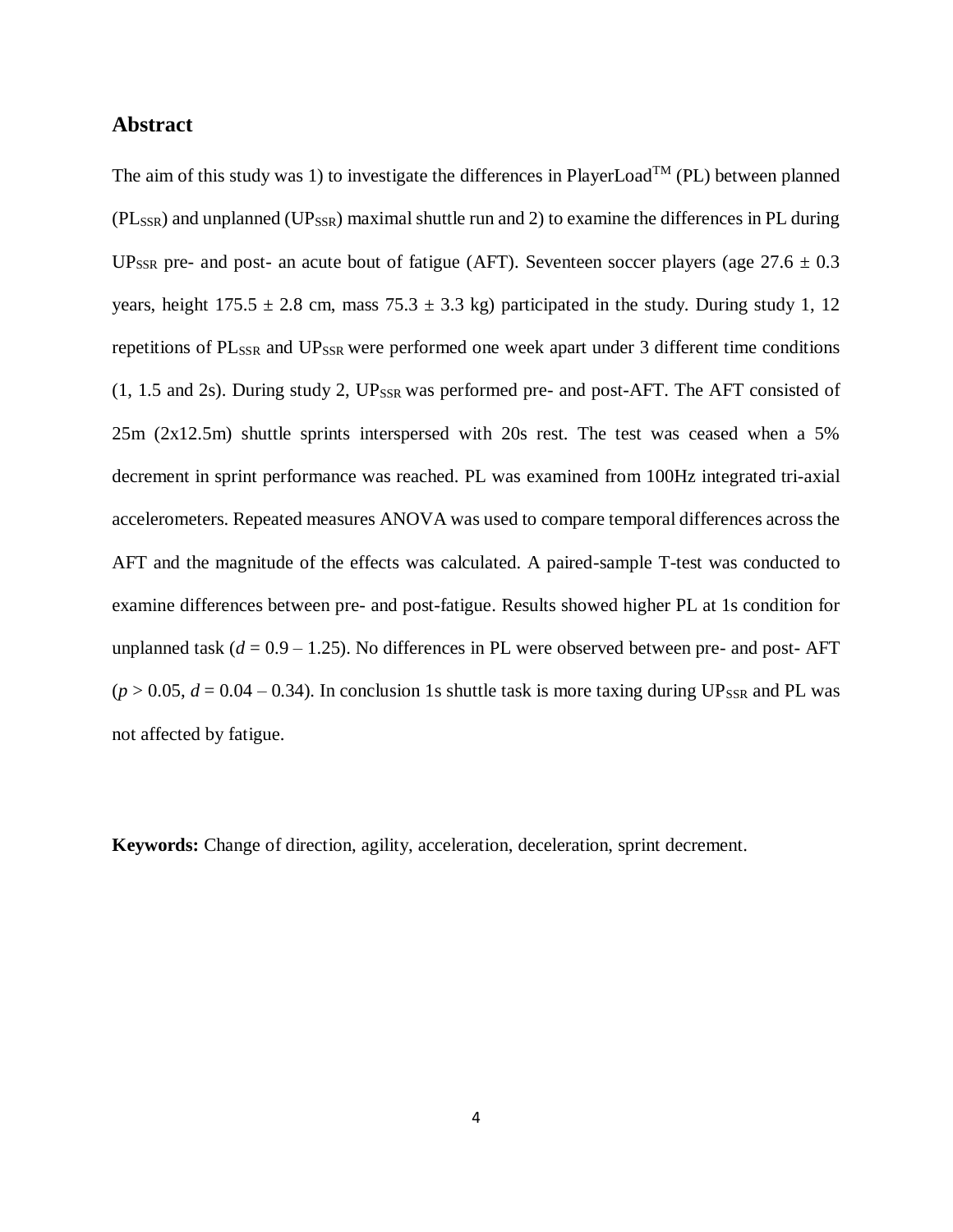#### <span id="page-5-0"></span>**Introduction**

Change of direction (COD) is synonymous with planned activities (e.g. running around cones) while unplanned tasks are synonymous with reactive agility (Paul, Gabbett, & Nassis, 2015). Whether in response to a stimulus or not, COD seems to have a particular practical implication given 72% of the decelerations performed by soccer players during the game occur in less than 1s (Bloomfield, Polman, & O'Donoghue, 2007). Anecdotally it seems planned COD activities play a bigger part in training which might be different to actual match play which requires COD tasks being performed in response to an external stimuli (Sheppard & Young, 2006a). Several studies have shown planned and unplanned cutting maneuvers are distinct movements (Farrow et al., 2005; Sheppard et al., 2006b; Serpell et al., 2010; Henry et al, 2013; & Scanlan et al., 2014). The focus of such research has tended to be pertinent to differences between kinetic, kinematic and muscle activity. For example, during unplanned COD tasks greater varus/valgus and internal/external rotation moments in the knee joint as well as greater net muscle activation (20%) were observed to occur compared to directional changes under planned condition (Besier, Lloyd & Ackland, 2003). This is believed to place higher external load on the anterior cruciate ligament as well as the collateral ligaments and hence, increase injury risk (Besier et al., 2001; & Besier et al., 2003). Furthermore, the deceleration has been considered the most taxing phase during a COD task (Nedergaard, Kersting, & Lake, 2014). This is due to the higher eccentric muscle action required in the movement, inducing higher muscle damage and possible lower limb injury risk (Howatson & Milak, 2009). Whether similar differences in mechanical load exist between planned and unplanned COD tasks is unknown.

The inclusion of a cognitive stimulus can negatively impact the execution of movement or alter movement (Besier et al., 2003). Such impact seems to be increased with the presence of fatigue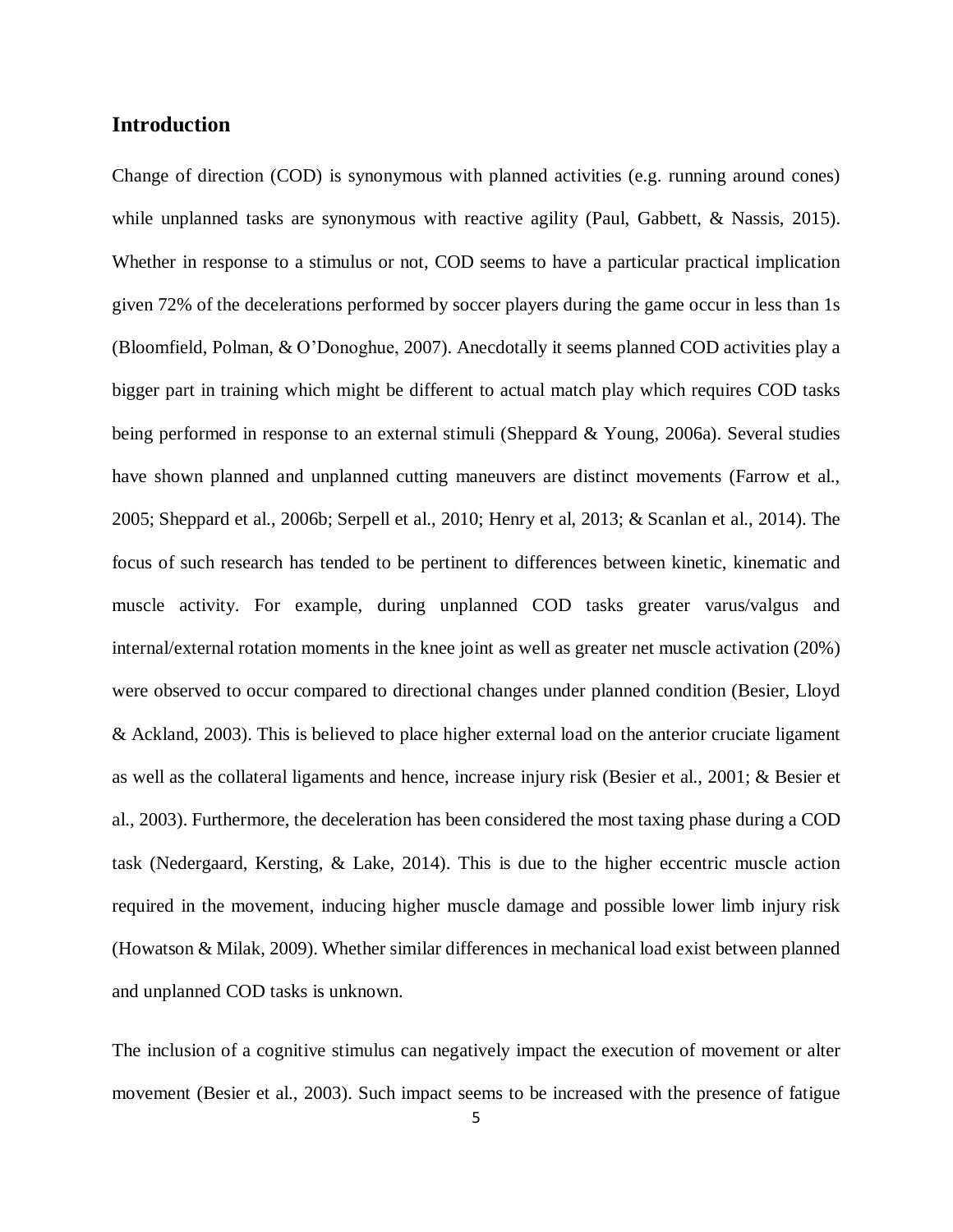(Borotikar, Newcomer, Koppes, & McLean, 2008). Fatigue is a phenomena that can impair performance and increase the likelihood of injury (Borotikar et al., 2008), hence much attention is given to this area. The etiology of fatigue is indeed a complex entity with the dominant mechanism likely dependent upon the details of the task being performed (Barry & Enoka, 2007). For sports like soccer which require intermittent sprints in nature, fatigue is likely to be driven from neural (e.g. decrease motor unit activation) and muscular (e.g. muscle excitability, limitation in energy supply and metabolite accumulation) factors (Bishop, 2012).

It is a common objective to examine the effects of fatigue following extended periods of activity (e.g. 45, 90 min). However, there is evidence that a short term fatigue inducing agility task (6min) is sufficient to elicit biomechanical changes such as decreased knee and hip flexion and increased knee internal rotation (Cortes, Quammen, Lucci, Greska, & Onate, 2012). Worryingly, peak knee abduction and peak internal rotation angles have shown to remain significantly elevated and fail to return to pre-fatigue levels before 20 min, and even 40 min during side stepping cutting maneuver (Tsai, Sigward, Pollard, Fletcher, & Powers, 2009). This is likely to have implications in execution of movement. Finally, whereas research has shown the physiological and perceptual response to vary dependent upon turn angle, it is unknown whether similar differences exist between planned and unplanned COD tasks (Buchheit, Hader, & Mendez-Villanueva, 2012). This is likely to have implications for training design and prescription, whereby the focus tends to be on closed skill and planned COD tasks.

High-resolution tri-axial accelerometers incorporated within micromechanical electrical systems (MEMS) devices, integrated into global positioning system (GPS) units are becoming a useful tool to monitor external load. A vector magnitude algorithm termed  $PlayerLoad^{TM} (PL)$  derived from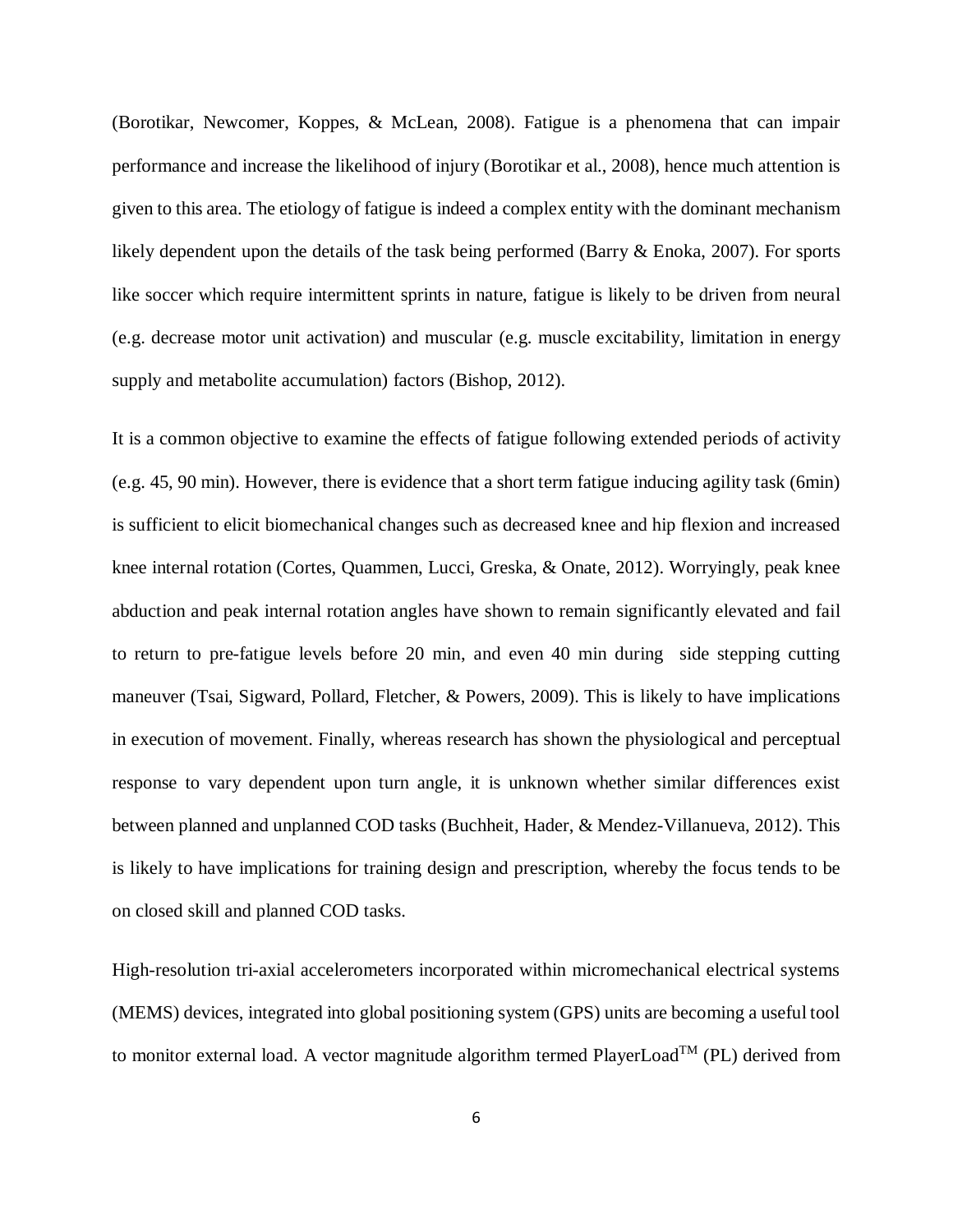this device has emerged in the research literature (Boyd et al., 2011; Boyd et al., 2013; Wundersitz et al., 2013; Barret et al., 2014; Wundersitz et al., 2015; & Buchheit et al., 2015). The PL provides the rate of change in acceleration on the body in 3 different planes including vertical  $(PL<sub>V</sub>)$ , mediolateral ( $PL_{ML}$ ) and anterior-posterior ( $PL_{AP}$ ). It has been used to quantify taxing activities e.g. jump, COD in team sports (Boyed et al., 2013; & Barret et al., 2014). More specifically, it has been used to quantify deceleration (Nedergaard et al., 2014), to measure locomotor efficiency owing to fatigue (Barret et al., 2015a; & Barret et al., 2015b) and recently has been demonstrated its usefulness for monitoring neuromuscular fatigue (Cormarck et al., 2013; & Buchheit et al., 2015). This piece of equipment has been demonstrated an acceptable signal: noise ratio (Boyd et al., 2011) test-retest (Barret et al., 2014), within- and between-device reliability (Boyd et al, 2011).

Accelerometer devices are often placed on the scapula (SCAP) in sports while center of mass (COM), which is located at the lower back may be better. Despite both location have been considered appropriate and reliable to quantify external load, differences between locations have been reported (Barret, Midgley, & Lovell, 2014). For example, PL derived from the COM were significant higher compared to SCAP during running activity i.e. particularly when the velocity was increased and during a simulated soccer game test whereas high-intensity accelerations and decelerations were performed (Barret et al., 2014; & Barret et al., 2015b). This is likely to have implications for training monitoring and subsequent prescription of stress-recovery balance. Whether similar results could be identified for devices positioned between the SCAP and at the lower extremities of the lower limbs (e.g. ankles) is not yet fully elucidated.

Knowledge about the acute responses to the mechanical loading of planned vs unplanned shuttle running and its response to fatigue is likely to have meaningful implications for specific team sport training prescription. Also, being able to quantify this using technologies that are used on a daily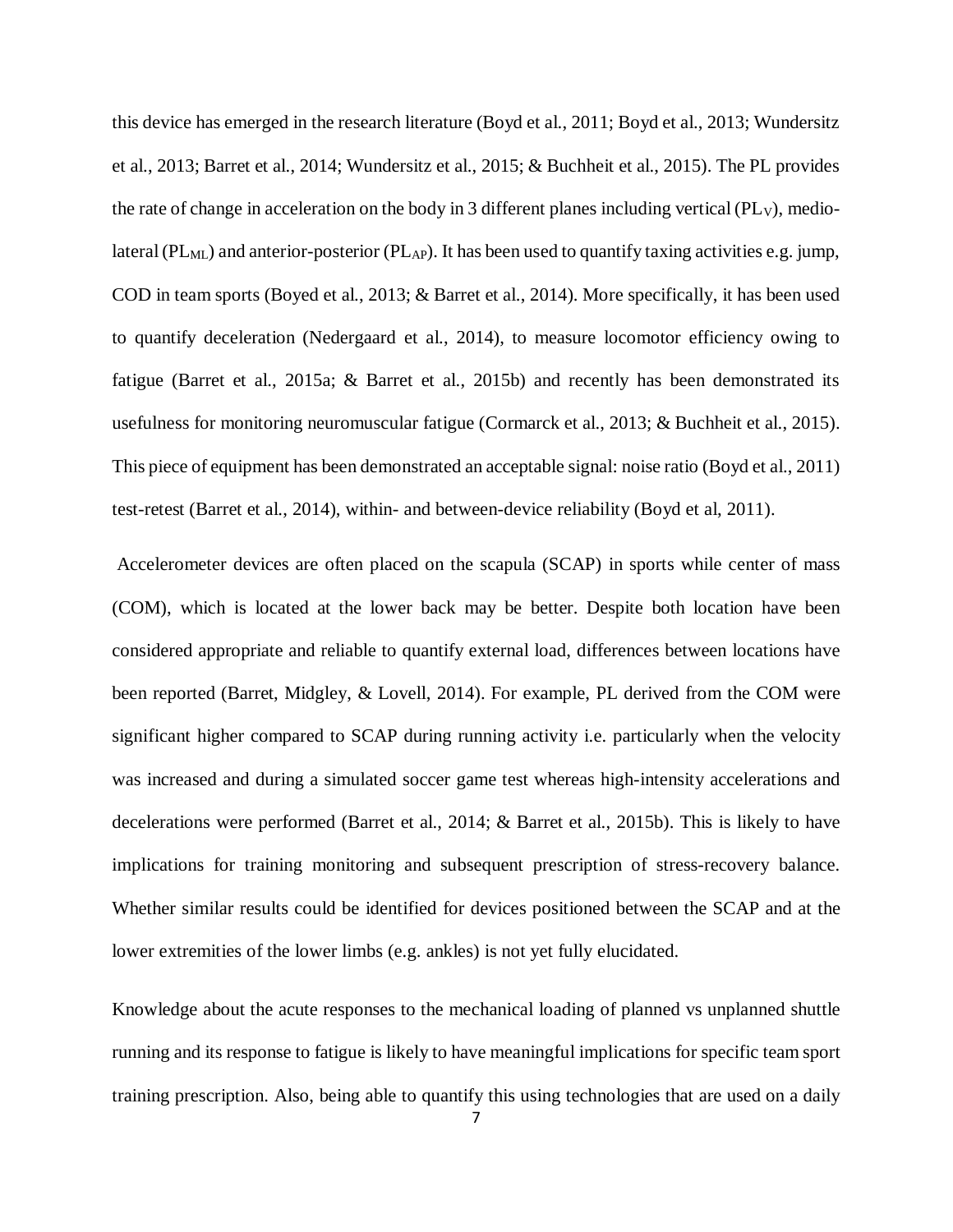basis in many sports (soccer), such as accelerometers would be useful. Therefore, the aim of the present study was 1) to investigate the PL between planned ( $PL_{SSR}$ ) and unplanned ( $UP_{SSR}$ ) shuttle sprint running and 2) to examine the effect of an acute bout of fatigue (AFT) on  $UP_{SSR}$ . Differences in PL between accelerometer devices positioned on the upper back ( $PL_{SCAP}$ ) and on the right ( $PL<sub>R</sub>$ ) and left (PL<sub>L</sub>) ankles were observed. It is hypothesized that 1) the UP<sub>SSR</sub> will induce a greater PL compared to  $PL_{SSR}$ ; 2) PL will be modified during  $UP_{SSR}$  from before to after AFT and accelerometers positioned distally (PL<sup>R</sup> and PLL) will produce higher PL compared with accelerometer placed proximally (PL<sub>SCAP</sub>).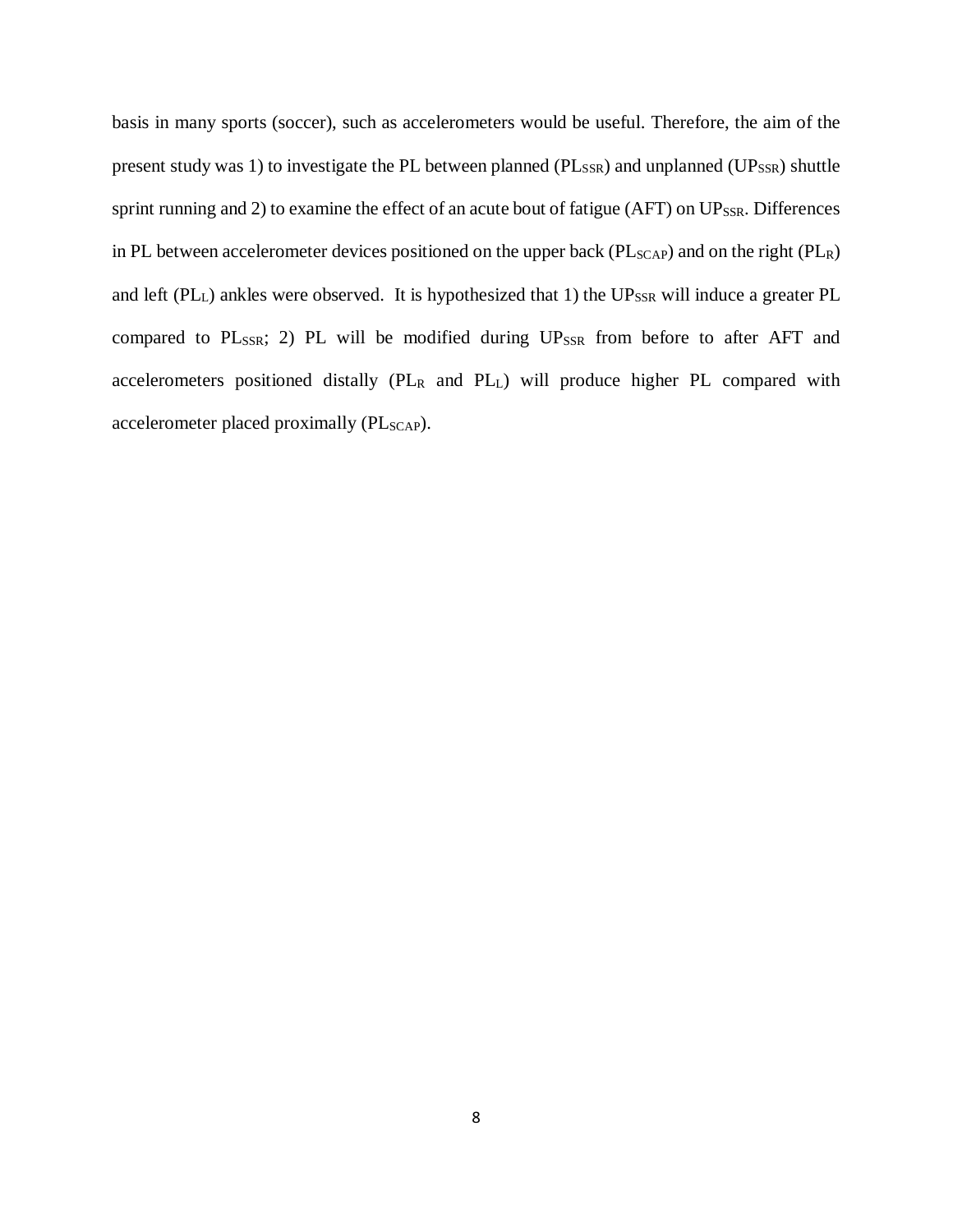#### <span id="page-9-0"></span>**Methods**

#### <span id="page-9-1"></span>**Participants**

Seventeen male semi-professional soccer players (mean  $\pm$  SD age 27.6  $\pm$  0.3 years, height 175.5  $\pm$ 2.8 cm, mass  $75.3 \pm 3.3$  kg) volunteered to participate in this study. Participants had no soft tissue injury over the past 8 weeks that preceded the study and none of them had any previous history of knee or ankle injuries. The study took place at Aspetar - Orthopaedic and Sports Medicine Hospital, Doha, Qatar and was approved by the local Ethics Committee (Anti-Doping Lab Qatar Institutional Review Board). Participants received a clear explanation, including the risks and benefits, and signed a written physical activity readiness questionnaire (PARQ) and consent forms before participation in the study.

#### <span id="page-9-2"></span>**Experimental design**

The study was performed in two separate experiments, study 1 ( $n = 7$ ) and study 2 ( $n = 10$ ). During study 1, PL was quantified between PL<sub>SSR</sub> and UP<sub>SSR</sub> tests. Participants involved in study 1 were required to visit the testing facility on two separate occasions and at the same time of the day to avoid the effect of diurnal variation. During the first visit, participants were instructed to perform the UP<sub>SSR</sub> test, while one week later, the  $PL_{SSR}$  was performed. During study 2, PL was quantified during UP<sub>SSR</sub> between pre- and post- AFT test. Participants involved in study 2 were requested to visit the testing facility just once.

During both studies, participants were oriented to carry out a 180° turn using their dominant leg (i.e. defined as the participants' kicking leg) as the turning foot. This testing design was chosen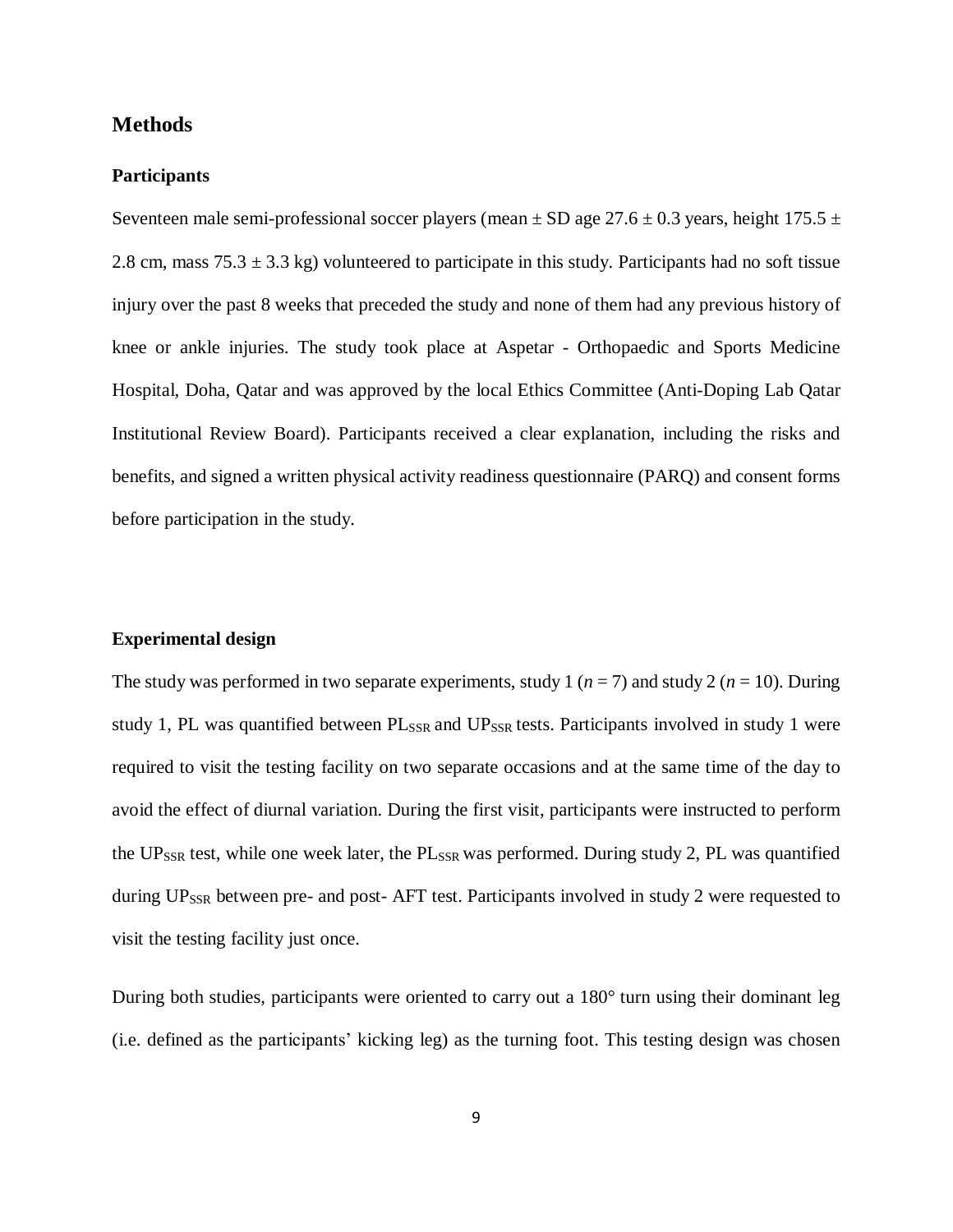due to itssevere neuromuscular and physiological overload (Buchheit, Bishop, Haydar, Nakamura, & Ahmaidi, 2010) as well as its complexity for controlling deceleration prior to turn.

The studies were conducted in an indoor sports facility under a controlled environment (22-24°C) and tests were performed over a wooden surface. Prior to all tests, a standardized warm up including general and sport specific exercises were performed followed by several practices of the movement task to familiarize the participants.

#### <span id="page-10-0"></span>**Study 1: Testing Protocol**

## <span id="page-10-1"></span>The unplanned shuttle sprint running (UP<sub>SSR</sub>)

In a randomized order participants completed 12 maximal running efforts with 2mins passive rest between each effort. Each effort was started with an audio countdown and participants were instructed to begin on the final beep. Participants were oriented to aim to record their fastest 20m sprint time on each occasion, but if they heard a further beep during the sprint they had to execute a 180 degree COD as quickly as possible and sprint back to the start line. The 12 efforts were evenly distributed between 4 experimental conditions which differed by the amount of time between the start beep and the signal to change direction: 1 second  $(C_{1,0})$ , 1.5 seconds  $(C_{1,5})$ , 2 seconds  $(C_{2.0})$  and no beep  $(CON)$ .

High speed video camera and a photoelectric timing system were used to determine the distance covered in each unplanned task. The time to complete each task was measured using photoelectric cells placed at the start line  $(C_{1,0}, C_{1,5} \& C_{2,0})$  and the finish line (CON).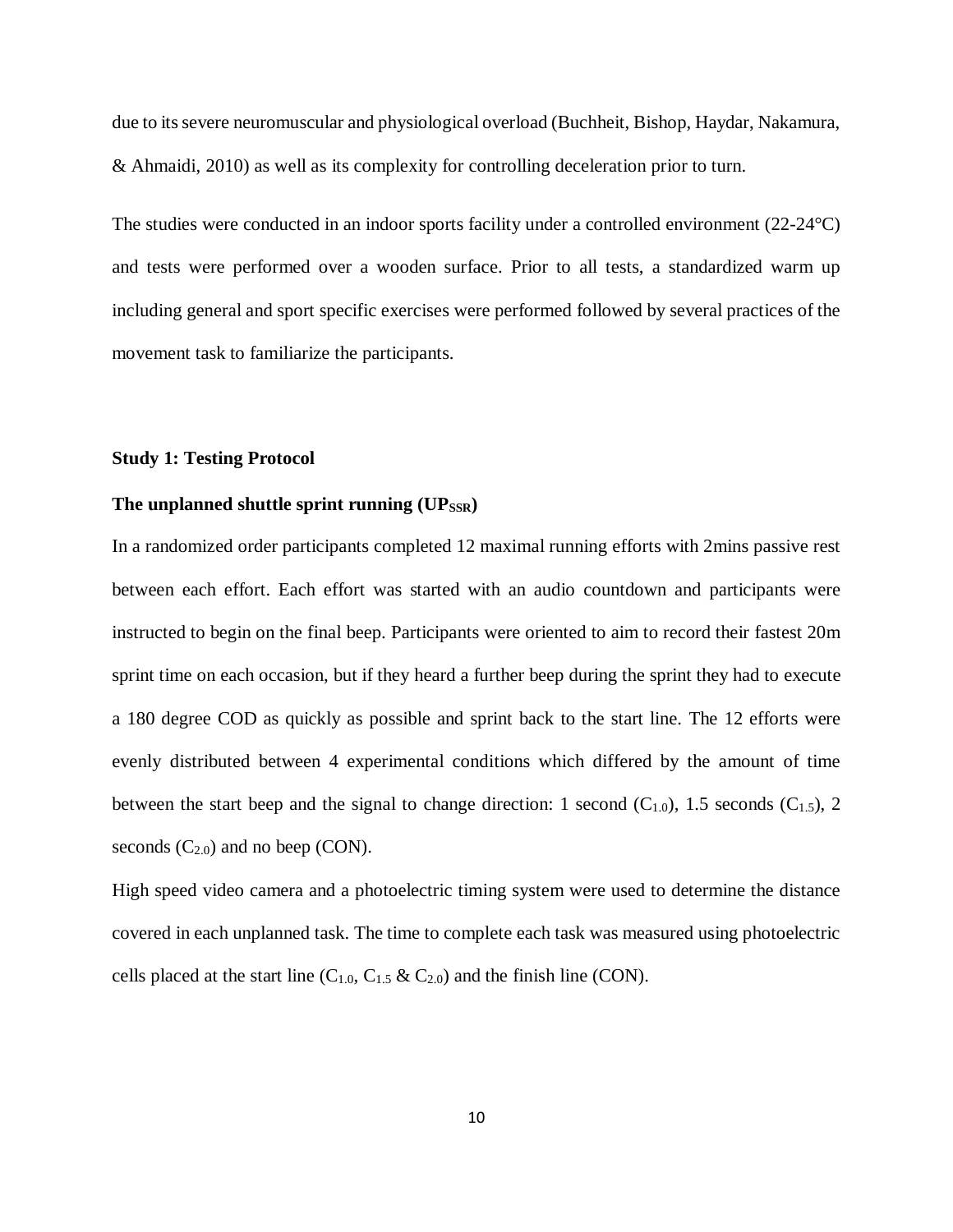#### <span id="page-11-0"></span>The planned shuttle sprint running ( $PL_{SSR}$ )

The PL<sub>SSR</sub> testing protocol followed similar set up with the previous testing condition with the main difference that for this time participants did not respond to any external stimuli. Participants completed 12 maximal running efforts randomly allocated with 2mins passive rest between each effort. Each effort was started with an audio countdown and participants were instructed to begin on the final beep. Participants were also oriented to aim to record their fastest 20m sprint time on each occasion and during the sprint they had to execute a 180 degree COD at the designed cone as quickly as possible and sprint back to the start line. The distance travelled for each effort was matched with the distance travelled measured of each effort performed during the previous protocol (UP<sub>SSR</sub>).

#### <span id="page-11-1"></span>**Study 2: Acute bout of fatigue test (AFT)**

Participants performed maximal 12.5m shuttle sprints with 1 x 180° turn COD (total 25m per sprint) interspersed with 20s of passive recovery. They were encouraged to perform the fastest sprint possible for each trial. Participants continued the repeated shuttle sprint until a performance decrement of 5.0% was reached according to the equation recommended by Glaister, Howatson, Pattison and McInnes (2008). The end point was set when participants achieved two consecutive runs that met this 5.0% threshold. They were blinded to the number of sprints to be performed and the criteria termination in order to prevent pacing. It has been postulated that intersubject variability is reduced when the dose of the repeated sprint protocols is individualized (Morin, Dupuy, & Samozino, 2011). Moreover, despite the fact that a "gold standard" criteria have not been established yet to quantify fatigue during repeated sprints performance, percentage decrement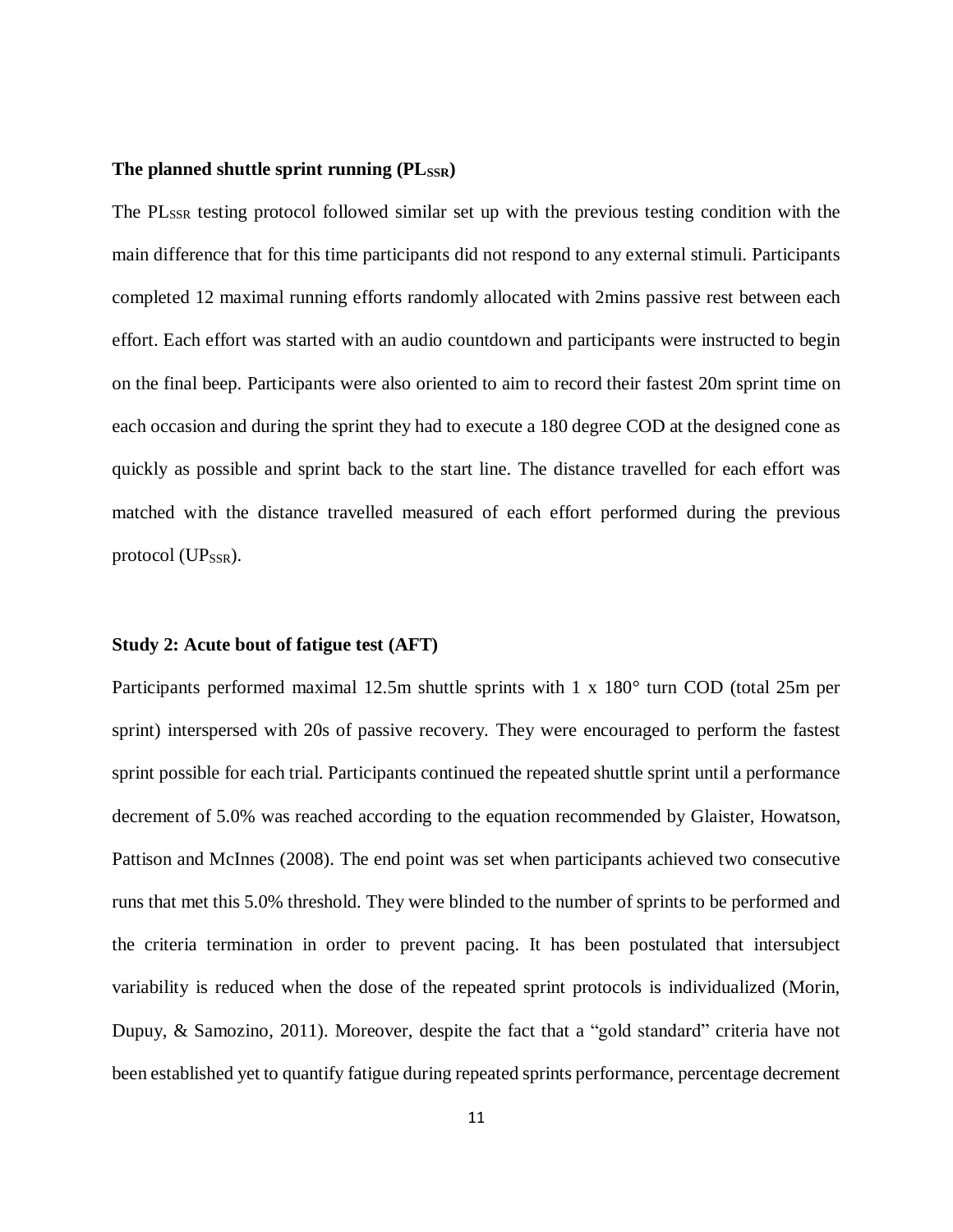calculation has been advocate as the most valid and reliable method (Glaister et al., 2008). The decrement score has been calculated from sprint times using the following equation: Fatigue =  $(100 \times$  (total sprint time / ideal sprint time)) -100, where total sprint time = the sum of sprint times from all sprints while the ideal sprint time  $=$  is the number of sprints x fastest sprint time. This equation has also been used to calculate the decrement in PL during the AFT test. In order to evaluate the effect of fatigue on PL, participants were instructed to perform 6 repetitions of UP<sub>SSR</sub> under the same previous conditions  $(C_{1.0}, C_{1.5}$  and  $C_{2.0}$  randomly allocated) prior and 2 mins after the AFT test. A 2mins of passive recovery between each UP<sub>SSR</sub> was given to participants.

#### <span id="page-12-0"></span>**Measurements**

### <span id="page-12-1"></span>**PlayerLoadTM (PL)**

The PL was assessed with 100Hz integrated tri-axial accelerometer (Catapult S5, Catapult innovations, Canberra). The PL was calculated by the square root of the sum of the squared instantaneous rate of changes in acceleration in each of the three vectors: PL<sub>V</sub>, PL<sub>ML</sub> and PL<sub>AP</sub> divided by 100 (Boyd et al., 2011). Expressed in arbitrary units, PL data were analysed using Catapult software. The devices were calibrated in accordance with the manufacture guidelines prior to the tests. Participants were fitted with 3 units of the device positioned at 3 different sites of the body in order to examine possible differences in loading patterns. The first unit was positioned on the posterior side of the upper torso between the scapulae fixed in a small pocket of a tight elasticized vest. The second and third units were placed inside custom made pocket holders positioned on each leg just above the right and Left ankle. The devices were fitted as tight as possible in order to avoid additional movements relative to the trunk and legs.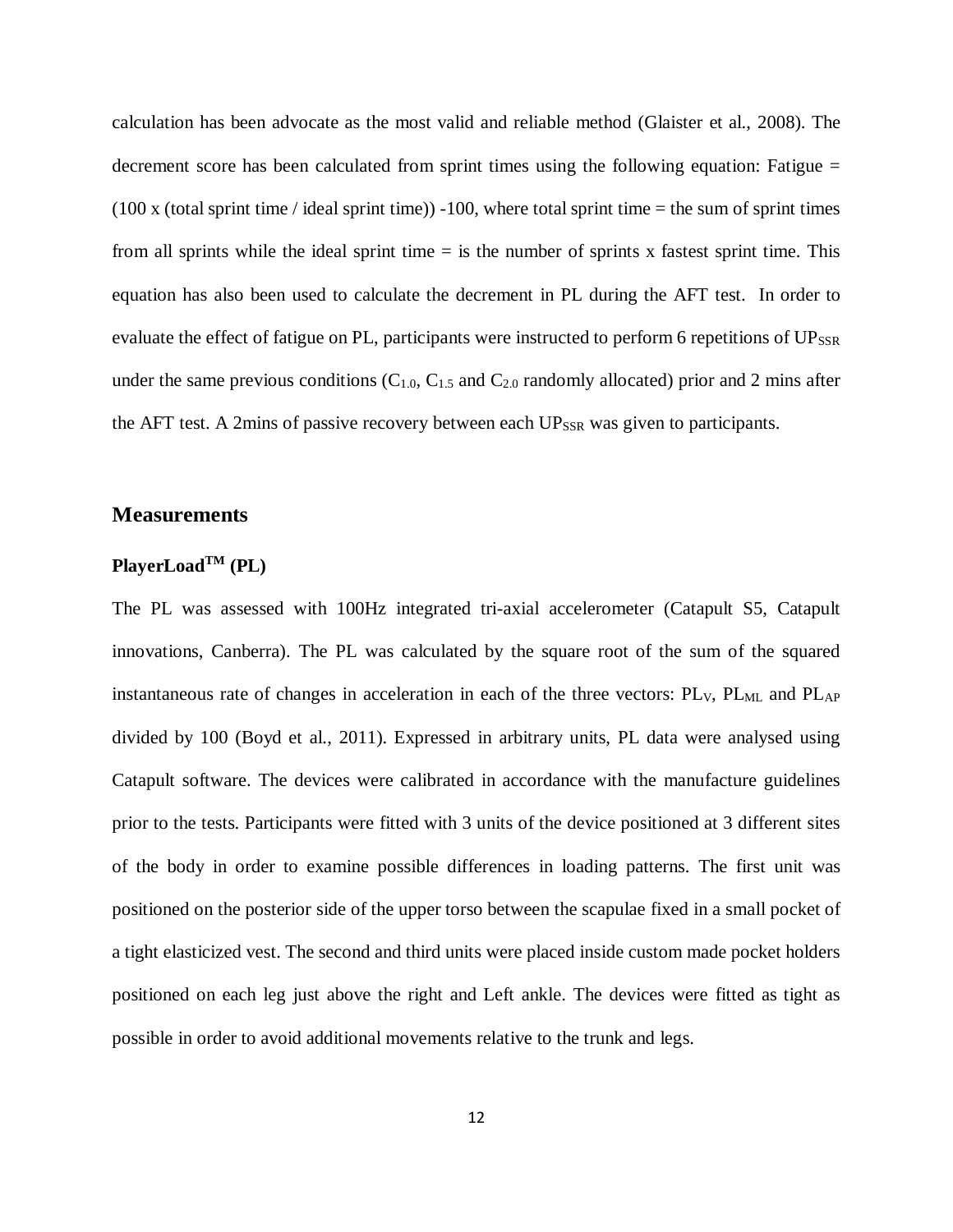#### <span id="page-13-0"></span>**Speed**

For all tests, sprint times were measured with photocells (Race Time 2, Microgate S.r.I., Via Stradivari, 4, 39100 Bolzano – Italy) with the time taken to complete the test as the performance measure. The timing gates were placed along 20m at 0m and 20m point.

#### <span id="page-13-1"></span>**Running pattern**

For all tests, total distance covered was measured with Optojump Modular System (Microgate, Via Stradivari, 4, 39100 Bolzano – Italy) that were placed on the surface over 20m length and 1.5m width apart. The point of COD was identified with the longest contact time and confirmed using video analysis and calculation of number of steps.

#### <span id="page-13-2"></span>**Physiological and perceptual responses**

Mean and maximal heart rate (Polar Team system, Polar Electro, Kempele, Finland) was recorded and rate of perceived exertion (Borg CR-10) (Impellizzeri, Rampinini, & Coutts, 2004) was taken from the participant's pre baseline measures and post for all testing conditions. In addition, recovery status was monitored by using perceived recovery scale (PRS) (Laurent, Green, Bishop, Sjokvist, Schumacker, Richardson, & Curtner-Smith, 2011). The PRS is a 0-10 scale with 0-2 being very poorly recovered and anticipated declines in performance, 4-6 being low to moderate recovered (with expected similar performance), and 8-10 representing high-perceived recovery (expected increases in performance).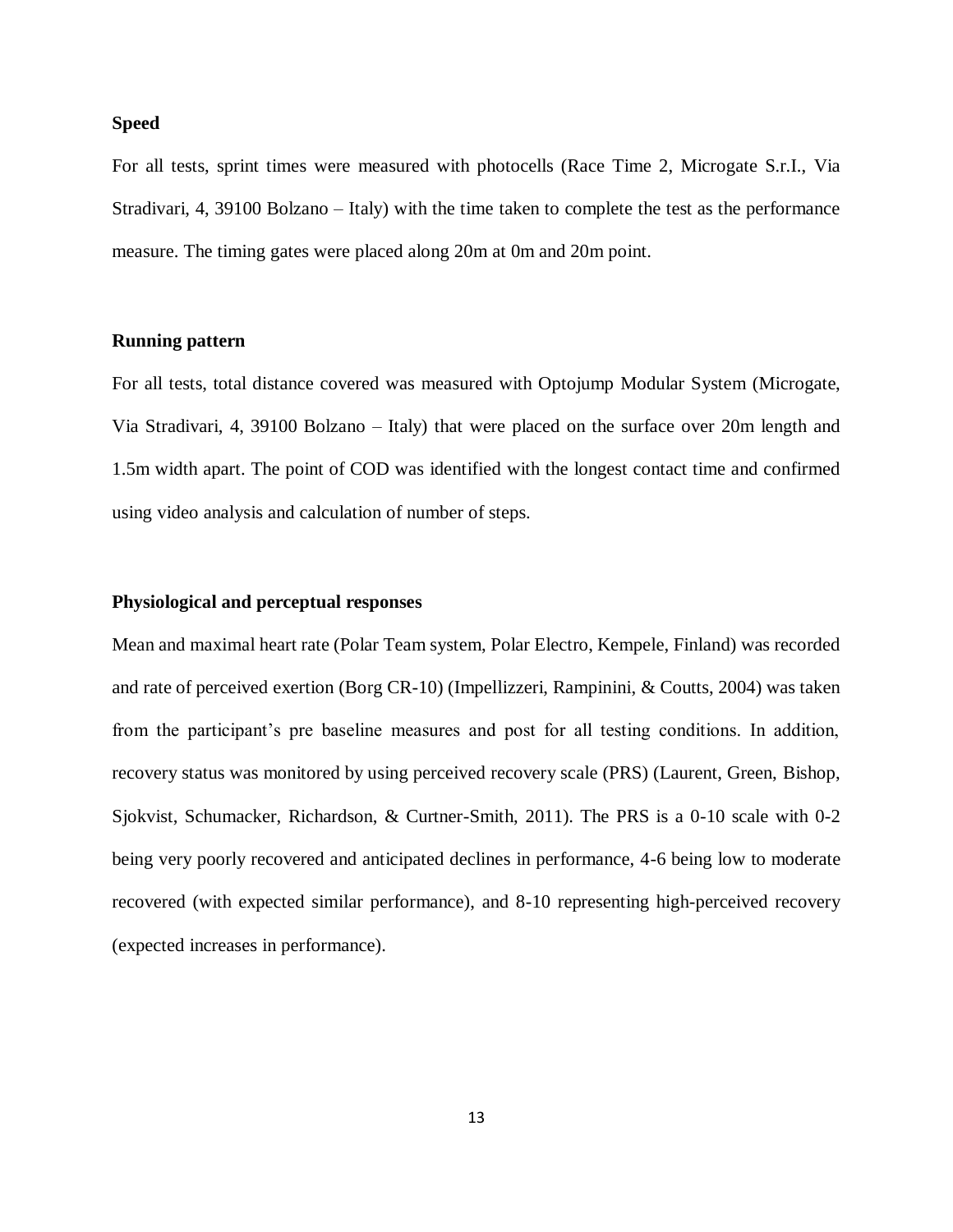#### <span id="page-14-0"></span>**Statistical Analyses**

Data were presented in the form of mean ± standard deviation and statistical significance was set at *p* < 0.05 for all analyses. All data analysis were conducted using statistical software SPSS (IBM Corporation, version 22). For each dependent variable, repeated measures ANOVA was used to compare the mean differences in time points. A paired two sample for means T-test was used to compare the mean differences of PL and sprint decrement between pre and post fatigue test. The magnitude of effects (ES) were qualitatively calculated according to Cohen (1992) as follows:  $d =$  $0.2 - 0.5$ , small;  $0.5 - 0.8$ , medium and  $> 0.8$ , large.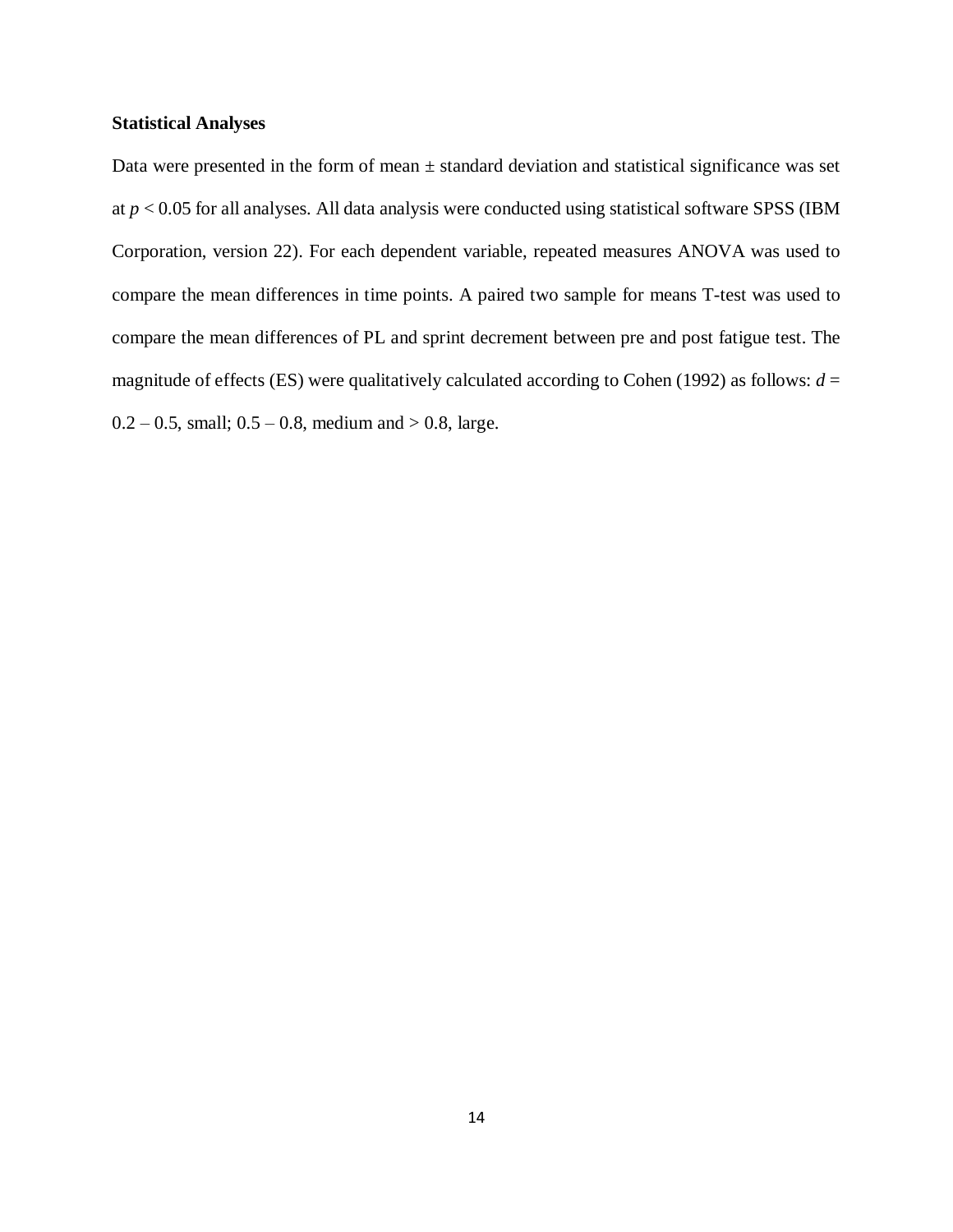## <span id="page-15-0"></span>**Results**

#### <span id="page-15-1"></span>**Study 1: Differences in PL between planned and unplanned shuttle sprint running**

Differences in PL between PL<sub>SSR</sub> and UP<sub>SSR</sub> were not significant,  $F(2, 11) = 1.058$ ,  $p = 0.38$  for any testing condition i.e.  $C_{1.0}$ ,  $C_{1.5}$  and  $C_{2.0}$ . However, large ES ( $d = 0.9 - 1.25$ ) indicated an increase in PL at C<sub>1.0</sub> during unplanned shuttle condition while small ES were found for C<sub>1.5</sub> ( $d =$  $0.24 - 0.43$ ) and C<sub>2.0</sub> ( $d = 0.21 - 0.26$ ). The PL profile for C<sub>1.0</sub>, C<sub>1.5</sub> and C<sub>2.0</sub> between planned and unplanned shuttle run can be observed in Figure 1. The higher PL observed at  $C_{1,0}$  during unplanned shuttle condition followed similar pattern between accelerometer units (Figure 2). An increase of  $17.35\%$ ,  $18.04\%$  and  $25.03\%$  was found for accelerometers positioned at the PL<sub>SCAP</sub>, PL<sub>R</sub> and PL<sub>L</sub> respectively.

No significant differences were found for time F  $(2, 11) = 0.672$ ,  $p = 0.531$ ,  $d = 0.0 - 0.11$  to complete the tasks whether PL<sub>SSR</sub> or UP<sub>SSR</sub> were performed.



<span id="page-15-2"></span>FIGURE 1. PL COMPARISON BETWEEN PL<sub>SSR</sub> AND UP<sub>SSR</sub>. HIGHER PL WAS OBSERVED AT C1 DURING UP<sub>SSR</sub>.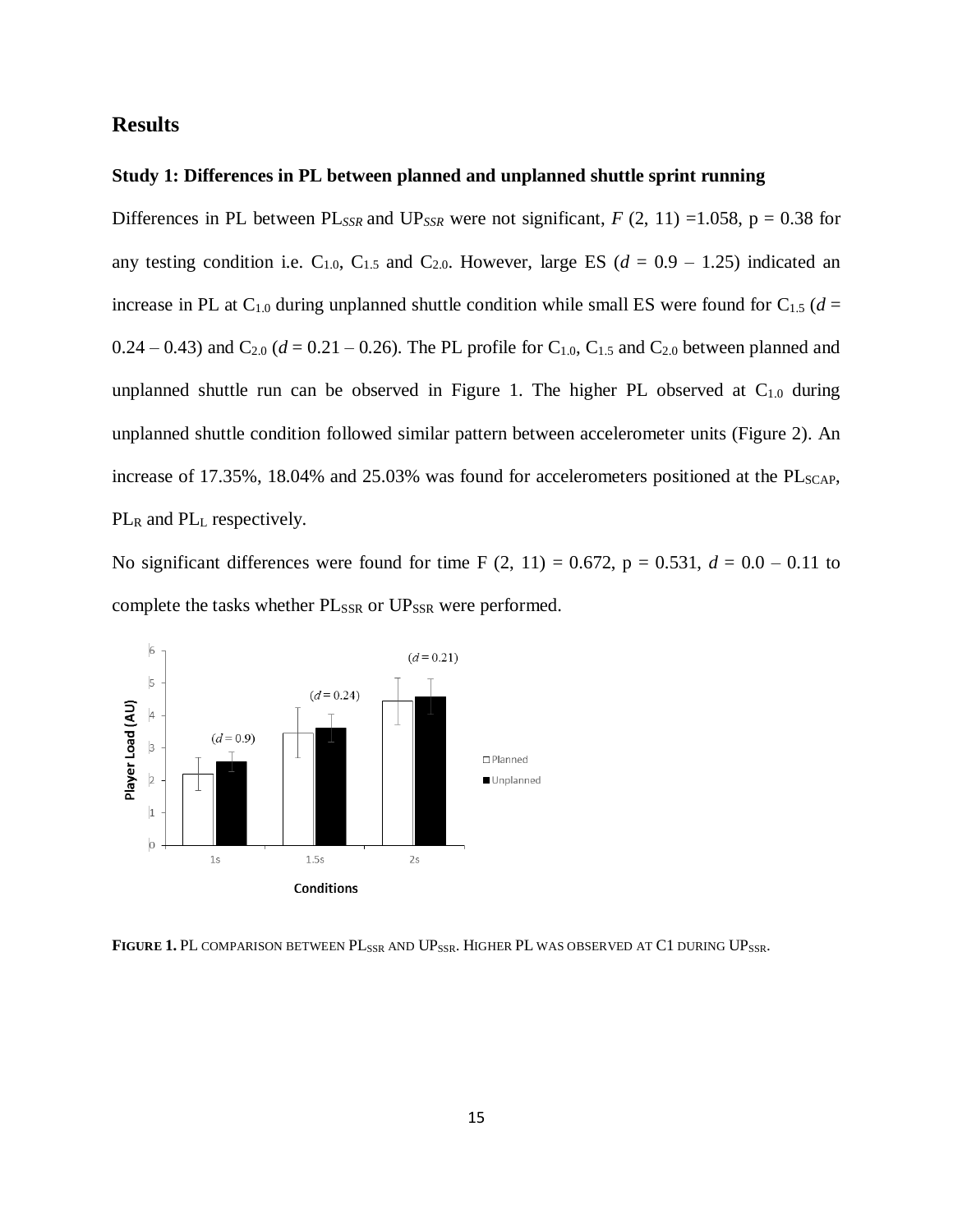

<span id="page-16-1"></span>**FIGURE 2**. PL COMPARISON BETWEEN ACCELEROMETER UNITS AT C1 TESTING CONDITION. **NOTE:** *D* = ES

## <span id="page-16-0"></span>**Study 2: Differences in Player Load during unplanned shuttle sprint running between Preand Post- an acute bout of fatigue**

Differences in PL between pre- and post-AFT were not significant  $F(17, 2) = 0.905$ ,  $p = 0.42$  for any testing condition C<sub>1.0</sub> ( $d = 0.34$ ), C<sub>1.5</sub> ( $d = 0.05$ ) and C<sub>2.0</sub> ( $d = 0.04$ ). These results were similar for all accelerometers units. The PL profile for  $C_{1.0}$ ,  $C_{1.5}$  and  $C_{2.0}$  between pre- and post-AFT test can be observed in Figure 3.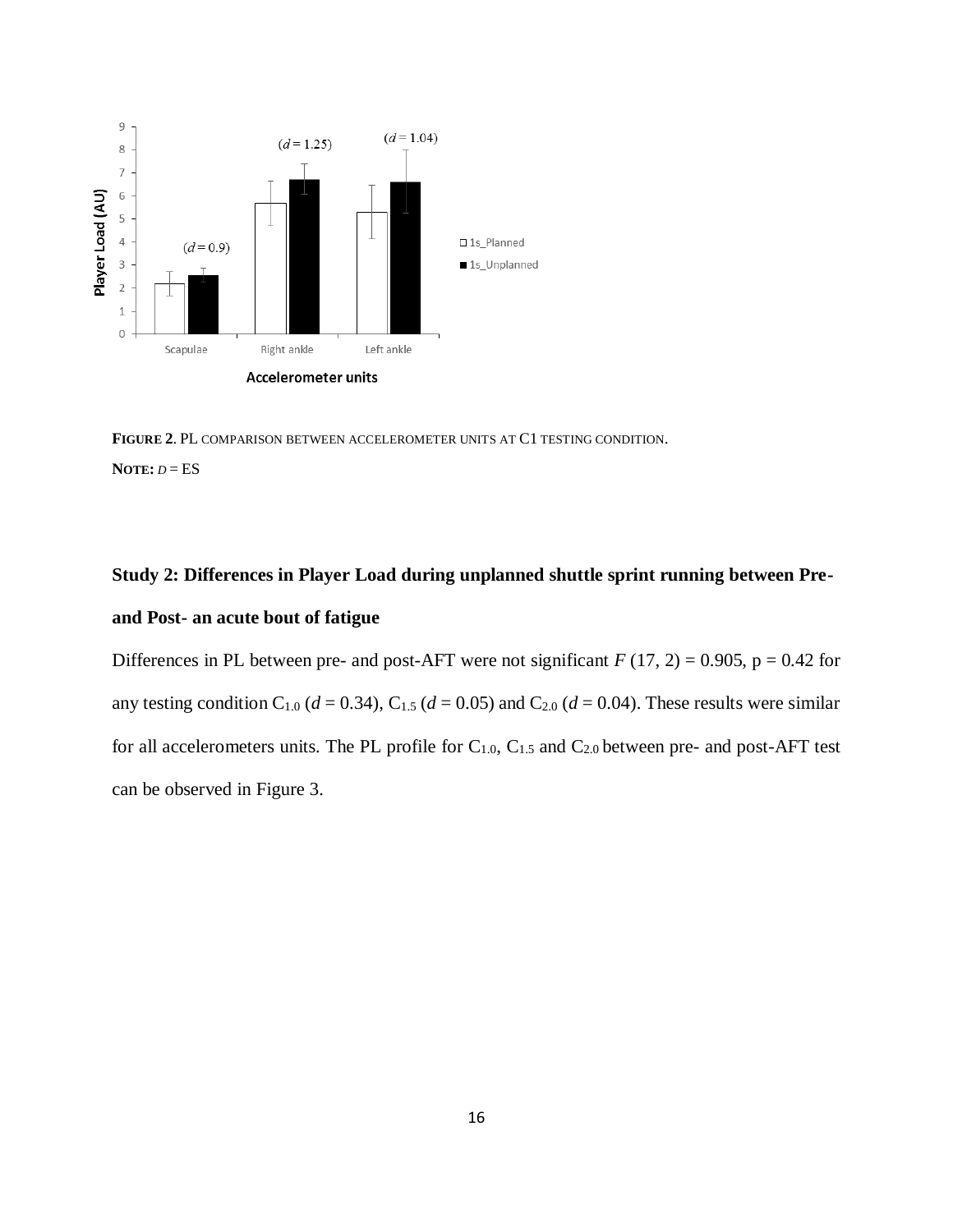

<span id="page-17-0"></span>**FIGURE 3.** PL COMPARISON BETWEEN PRE- AND POST-AFT TEST. **NOTE:** *D* = ES

Participants completed  $-12.7 \pm 4.83$  shuttle sprint running during the AFT test. The mean decrement in sprint performance was 5.5% (range 4.08 to 7.08%). Sprinting time increased by 8.81% (range 5.31 to 13.09%) from the first to the last sprint t (9) = -8.95, p < 0.001,  $d = -2.78$ . The decrement in sprint performance can be observed in Figure 4.



<span id="page-17-1"></span>**FIGURE 4.** SPRINTING PERFORMANCE DECREMENT PRIOR AND AFTERWARDS THE AFT TEST. **NOTE:** \* SIGNIFICANT DIFFERENT  $(P < 0.05)$ ;  $D = ES$ .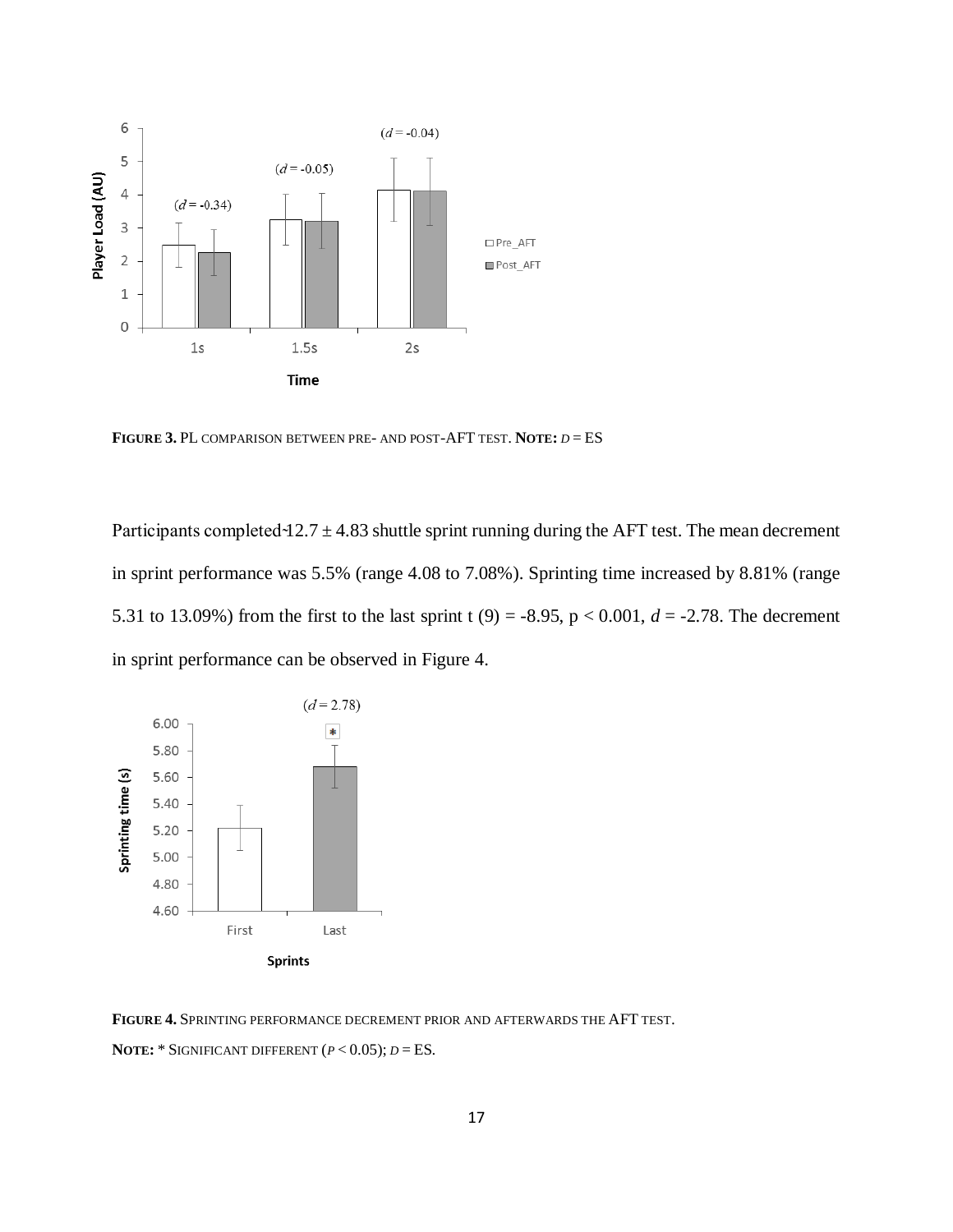Mean PL decrement was 12.58% (range 9.12 to 19.68%) during AFT test. As illustrated by Figure 5, mean decrease in PL was 20.65% (range 15.38 to 31.71%) from the first to the last sprint t (9)  $= 7.34$ ,  $p < 0.001$ ,  $d = 1.61$ . Similar results were found for all accelerometer units.



<span id="page-18-0"></span>**FIGURE 5.** DECREMENT IN PL AMONGST ACCELEROMETER UNITS BETWEEN PRE- AND POST-AFT TEST. **NOTE:** \* SIGNIFICANT DIFFERENT  $(P < 0.05)$ ; D = ES.

Mean PRS immediately before the protocol began was 8.1 and decreased to 3.3 following the final sprint t (9) = 5.23,  $p < 0.001$ ,  $d = -2.06$ . Mean RPE increased from 2.5 to 7.6 at the same time points t (9) = -6.19,  $p < 0.001$ ,  $d = 2.53$ . The inverse relationship between PRS and RPE can be observed in Figure 6.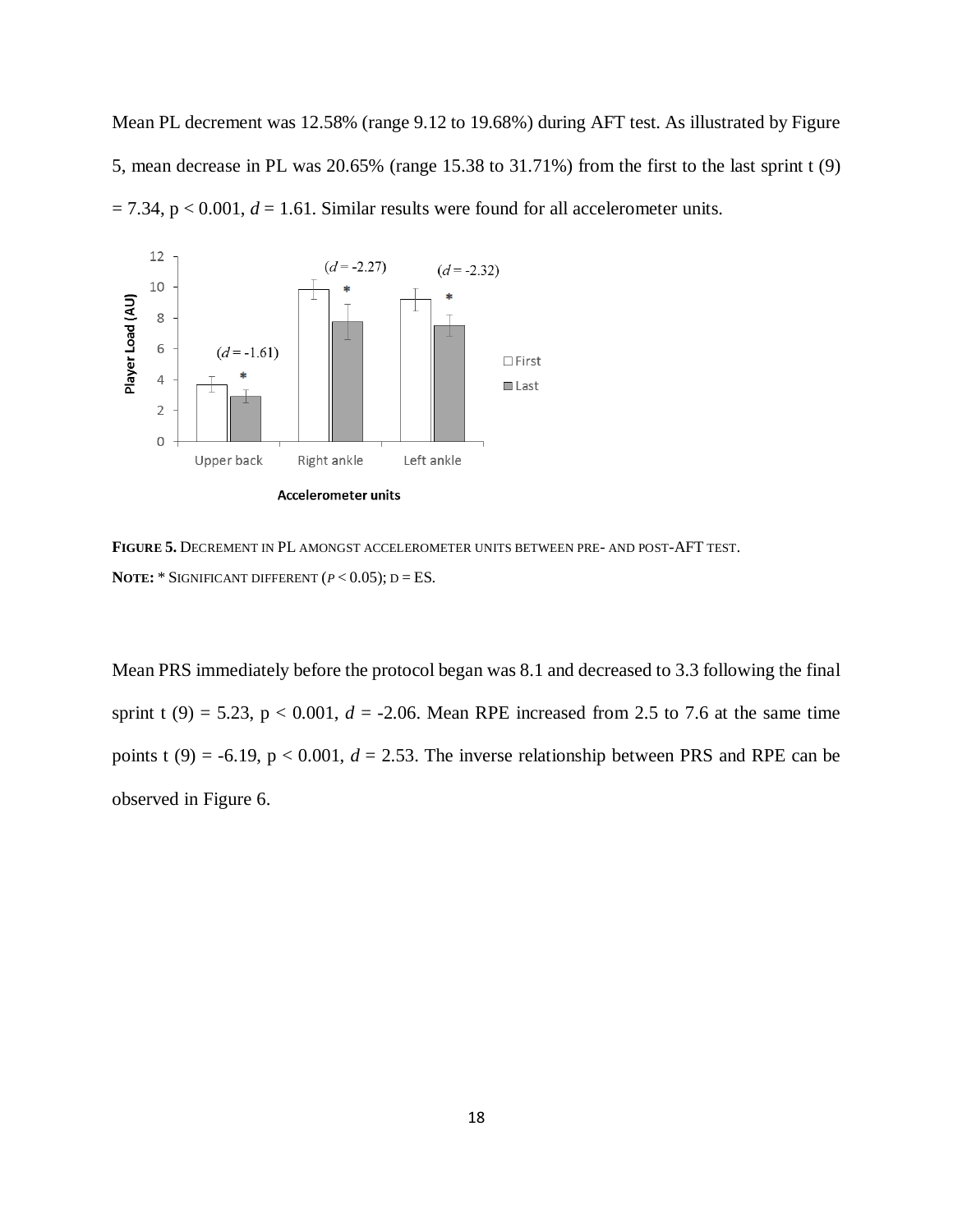

<span id="page-19-1"></span>**FIGURE 6.** THE INVERSE RELATIONSHIP BETWEEN RPE AND PRS BETWEEN PRE- AND POST- AFT TEST. **NOTE:**  $* =$  SIGNIFICANT DIFFERENT  $(P < 0.01)$ ;  $D = ES$ .

No significant differences were found for time F  $(2, 17) = 2.104$ ,  $p = 0.153$ ,  $d = 0.02 - 0.3$  to complete the tasks between Pre- or Post-AFT.

#### <span id="page-19-0"></span>Differences in Player Load between accelerometer units (PL<sub>SCAP</sub> vs PL<sub>R</sub> and PL<sub>L</sub>)

<span id="page-19-2"></span>Significant differences in PL were found between accelerometers placed on upper (PL<sub>SCAP</sub>) and lower body (PL<sub>R</sub> and PL<sub>L</sub>) (Table 1). During study 1, the PL was on average 263% (range 250 to 272%) higher on the accelerometers placed on the lower body t (2) = -5.18, p = 0.03,  $d = 2.44$  – 2.56. Similar results were found in study 2. Mean PL was 255% (range 233 to 273%) higher for the accelerometers placed on the right and left ankles t  $(2) = -5.91$ ,  $p = 0.02$ ,  $d = 2.49 - 2.95$ compared with accelerometers placed on the upper back.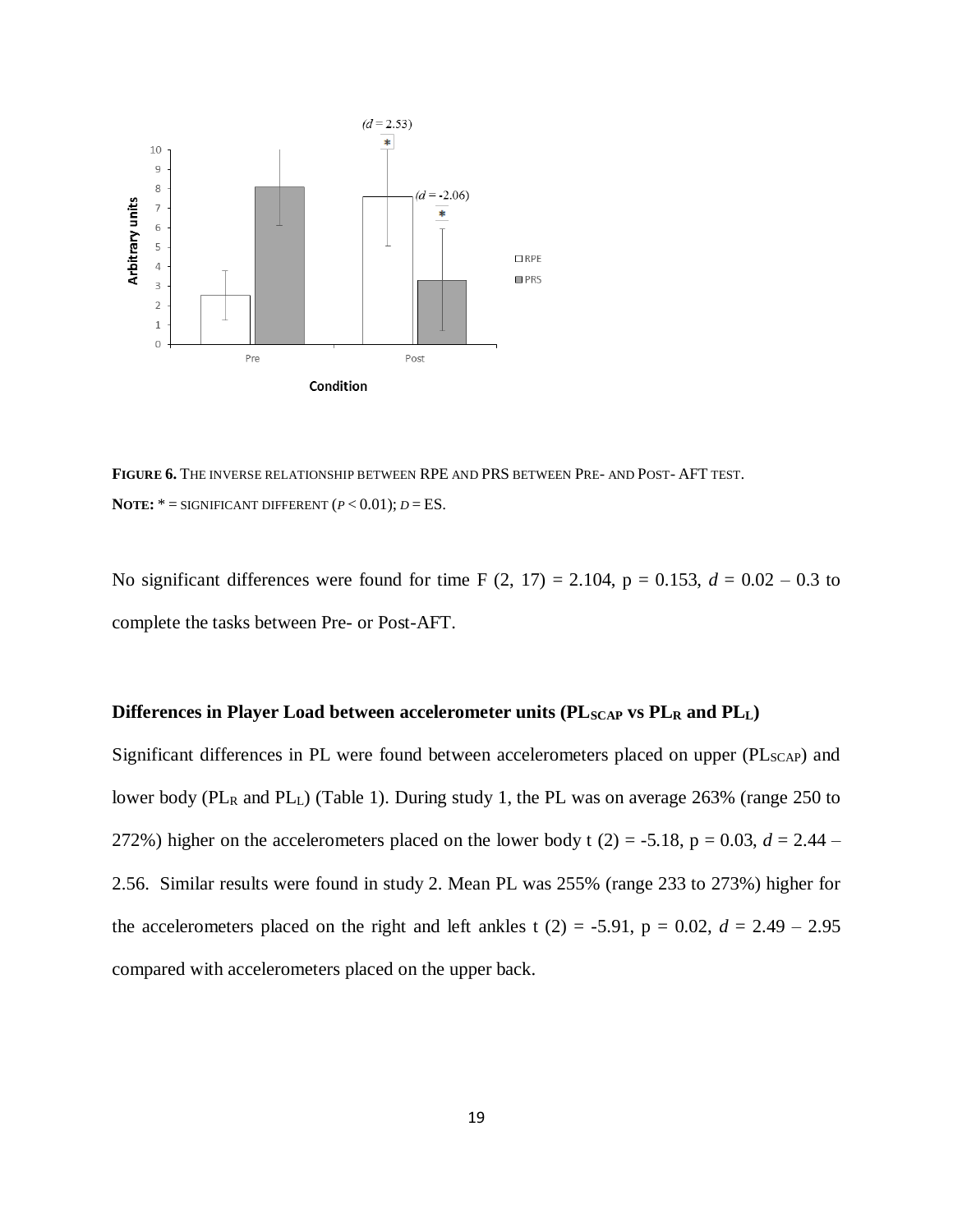| <b>Player Load</b> |                             |       |                            |                |                           |       |       |           |                |       |
|--------------------|-----------------------------|-------|----------------------------|----------------|---------------------------|-------|-------|-----------|----------------|-------|
|                    | <b>Planned vs Unplanned</b> |       |                            |                | <b>Acute fatique test</b> |       |       |           |                |       |
| Unit / time        | <b>Planned</b>              |       | <b>Unplanned % Changes</b> | <b>P</b> value | ES                        | Pre   | Post  | % Changes | <b>P</b> value | ES    |
| <b>SCAP</b>        |                             |       |                            |                |                           |       |       |           |                |       |
| 1 <sub>S</sub>     | 2.19                        | 2.57  |                            |                |                           | 2.49  | 2.26  |           |                |       |
| 1.5s               | 3.46                        | 3.41  |                            |                |                           | 3.25  | 3.21  |           |                |       |
| 2s                 | 4.45                        | 4.59  |                            |                |                           | 4.14  | 4.10  |           |                |       |
| Right              |                             |       |                            |                |                           |       |       |           |                |       |
| 1s                 | 5.69                        | 6.72  | 261                        | < 0.05         | 6.95                      | 6.56  | 6.10  | 266       | 0.02           | 15.23 |
| 1.5s               | 9.12                        | 9.62  | 272                        | < 0.05         | 23.8                      | 8.61  | 8.46  | 264       | 0.02           | 65.86 |
| 2s                 | 12.06                       | 12.41 | 271                        | < 0.05         | 40.54                     | 11.38 | 11.14 | 273       | 0.02           | 58.49 |
| Left               |                             |       |                            |                |                           |       |       |           |                |       |
| 1s                 | 5.29                        | 6.61  | 250                        | < 0.05         | 5.21                      | 5.78  | 5.31  | 233       | < 0.05         | 12.22 |
| 1.5s               | 8.55                        | 9.31  | 260                        | < 0.05         | 14.33                     | 7.82  | 7.70  | 240       | < 0.05         | 74.98 |
| 2s                 | 11.68                       | 12.12 | 263                        | < 0.05         | 32.04                     | 10.81 | 10.41 | 258       | < 0.05         | 32.59 |

**TABLE 1.** DIFFERENCES IN PL BETWEEN ACCELEROMETER UNITS IN STUDY 1 AND 2.

#### <span id="page-20-0"></span>**Running pattern**

No significant changes were found for any running pattern variable (i.e. number of steps and distance covered) amongst any testing conditions ( $p > 0.05$ ). In study 1, the numbers of steps were higher during UP<sub>SSR</sub> (8.33 ± 0.76,  $d = 0.72$ ) compared with PL<sub>SSR</sub> (7.73 ± 0.88) at C<sub>1.0</sub>. In study 2, the number of steps (Pre:  $15.20 \pm 1.21$  to Post:  $14.35 \pm 1.62$ ,  $d = -0.6$ ) and the distance covered (Pre:  $16.31 \pm 1.6$ m to Post:  $15.52 \pm 1.61$ m,  $d = -0.5$ ) slightly decreased after AFT compared with before at  $C_{2.0}$ .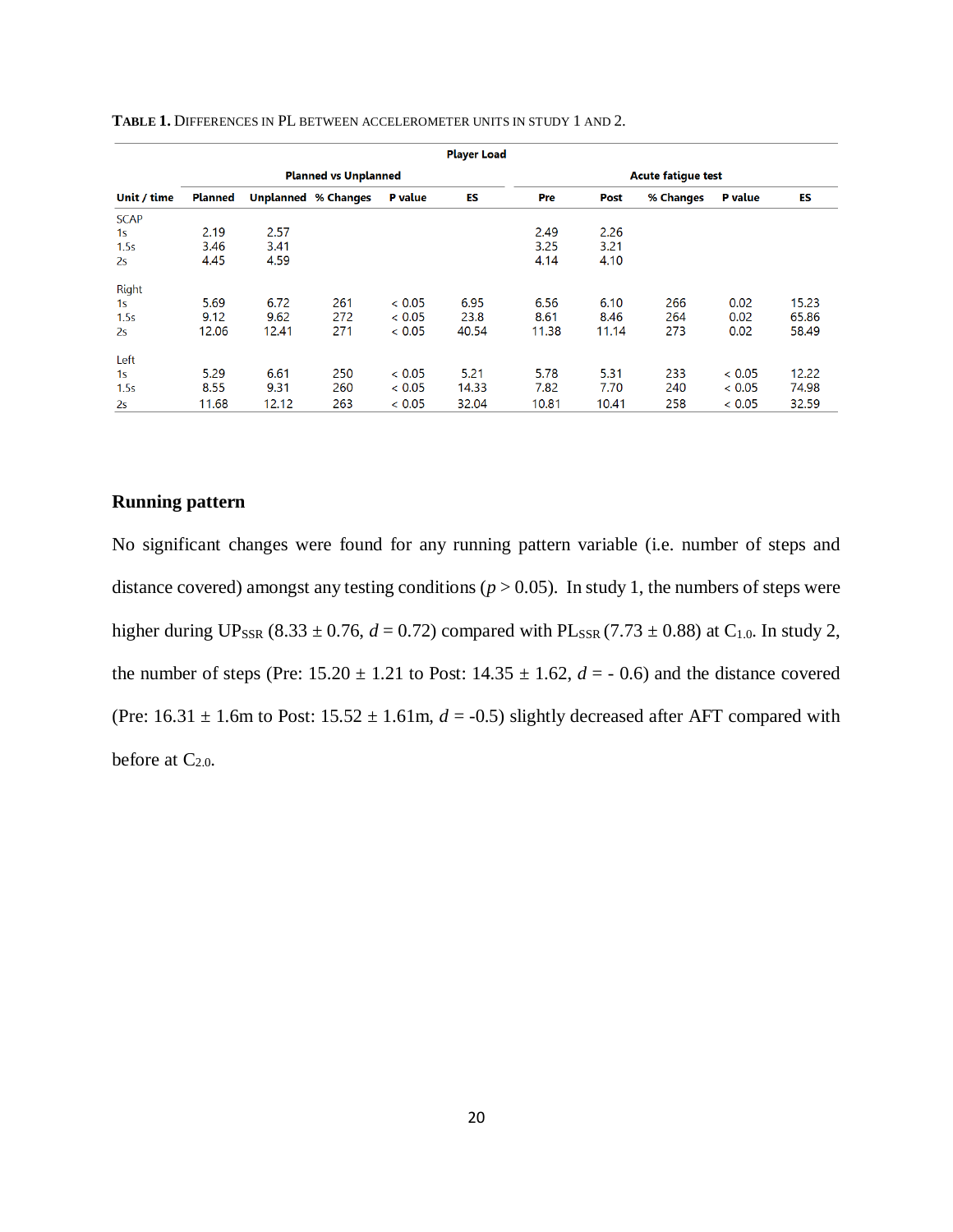#### <span id="page-21-0"></span>**Discussion**

The main findings of the current study were 1) large ES indicated that PL was higher when shuttle sprint running was performed under unplanned condition at  $C_{1,0}$  for all accelerometer units (PLSCAP, PL<sup>R</sup> and PLL) and 2) PL was not significant different between pre- and post- fatigue test. PL derived from the accelerometer units positioned distally i.e. ankles were 3-fold higher compared with the unit positioned proximally i.e. scapulae amongst all testing condition.

In study 1, we did not find any differences in the time to complete the tasks i.e.  $C_{1.0}$ ,  $C_{1.5}$  and  $C_{2.0}$ during planned and unplanned shuttle sprint running. Previous studies have been reported similar findings (Farrow et al., 2005; Sheppard et al., 2006b; Gabbett, 2008; & Henry et al., 2011). According to Matlak, Tihanyi and Racz (2015), differences in time between planned and unplanned COD tasks occur when players are required to perform more than one directional change, rather than one solely. We found that PL was higher during  $C_{1,0}$  when shuttle sprint running was performed under unplanned condition. Also, during this condition, participants showed a slightly increased in the number of steps. This indicates that shuttle sprint running at  $C_{1,0}$ was more demanding when performed under unplanned condition compared to its planned counterpart. Anecdotally, we have observed that during this task, participants had insufficient time to adjust their body during acceleration, in particular their trunk position prior to turn. This might have contributed to increase the PL. Previous studies have reported the importance of the body position prior to perform a COD task. For example, Nedegaard et al. (2014) found that peak trunk deceleration was significant higher prior to 135° turn ("V cut"), particularly when speed was increased. According to the authors, an increase in peak trunk deceleration has contributed for a significant increase in PL at the last 2 steps that precede the final pivot step. In fact, foot placement and trunk lean have been considered the mechanisms used by the central nervous system to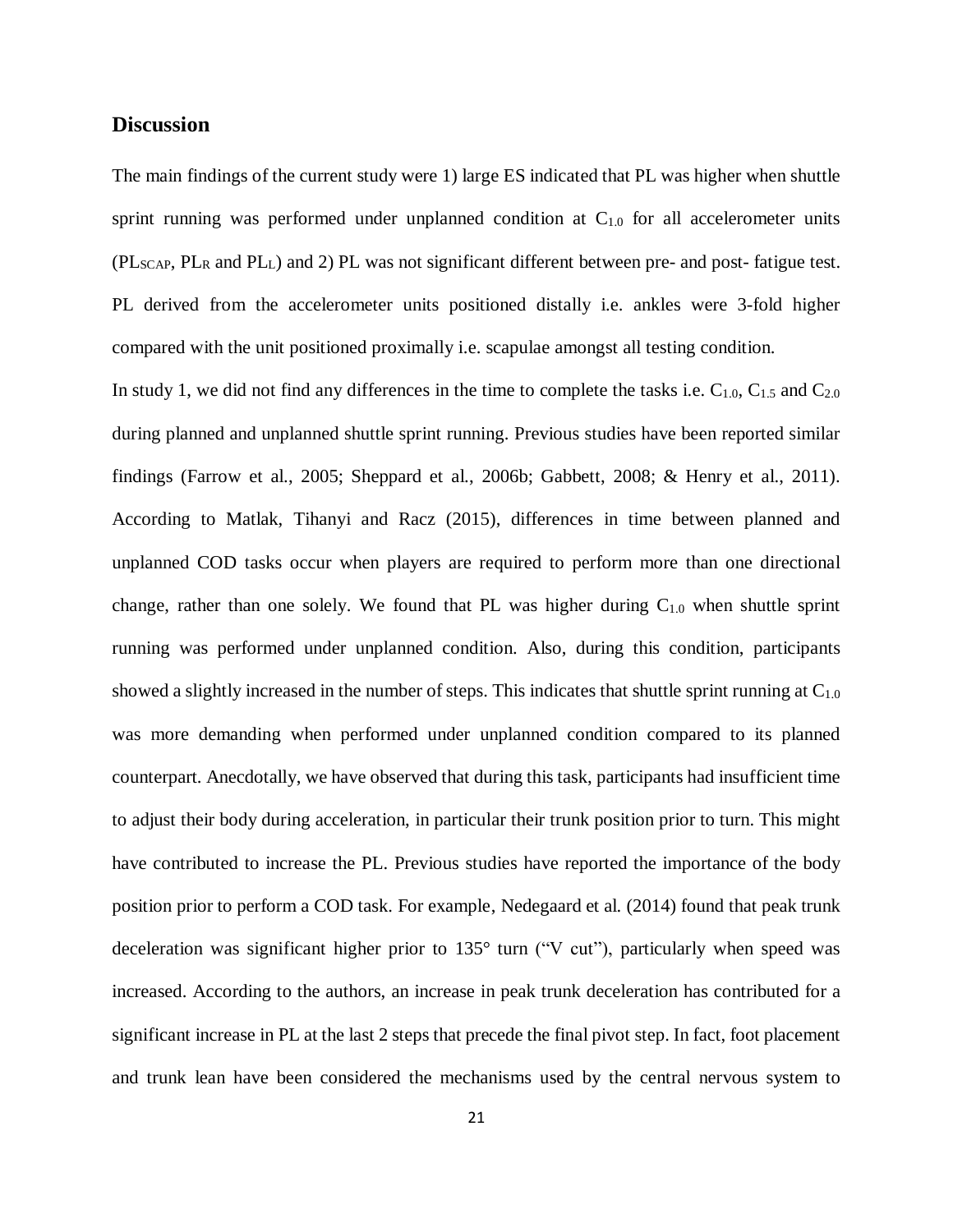reoriented the COM into a new direction of movement during a locomotive directional changes (Delaney et al., 2015). Furthermore, a strong relationship between the displacement of the trunk and the time to complete a 180 $^{\circ}$  COD task ( $r = 0.61$ ,  $p = 0.04$ ) amongst soccer players have indeed been reported (Sasaki, Nagano, Kaneko, Sakurai, & Fukubayashi, 2011). Therefore, the importance of body posture during the deceleration phase prior to turn cannot be neglected, particularly during a short period of time i.e. 1s.

We found  $C_{1,0}$  unplanned condition more taxing compared with planned but no differences at  $C_{1,5}$ and  $C_{2.0}$  whether  $PL_{SSR}$  or  $UP_{SSR}$  tasks were performed. It seems that PL was not modified by these conditions (i.e. planned and unplanned) when the shuttle sprint running tasks were performed above 1s. Anecdotally, we observed that participants assumed a more upright position prior to decelerate during  $C_{1,5}$  and  $C_{2,0}$ . This different body posture may allowed them to adopt different strategy during the deceleration phase and have better whole-body control prior to turn.

Whilst some studies have shown different biomechanical profiles between planned and unplanned tasks, we did not find differences in PL. Given the responsive / reactive nature of COD movements performed in the game, unplanned COD tasks have been considered more related to performance in invasion team sports compared to planned activities e.g. running around cones (Sheppard  $\&$ Young, 2006a). Based on the findings of the current investigation, shuttle drills performed at C<sub>1.0</sub> condition showed to be more sensitive compared to  $C_{1.5}$  and  $C_{2.0}$  to the responsive / reactive nature of the sport since we observed higher PL response. Therefore, it is important to expose soccer players to this type of drill, which might increase sport transference and hence, improve game performance and decrease injury risk. In addition, shuttle drills performed at  $C_{1.5}$  and  $C_{2.0}$ conditions might be considered to build and/or develop loading tolerance and resilience capacity given PL level was not significant different between them.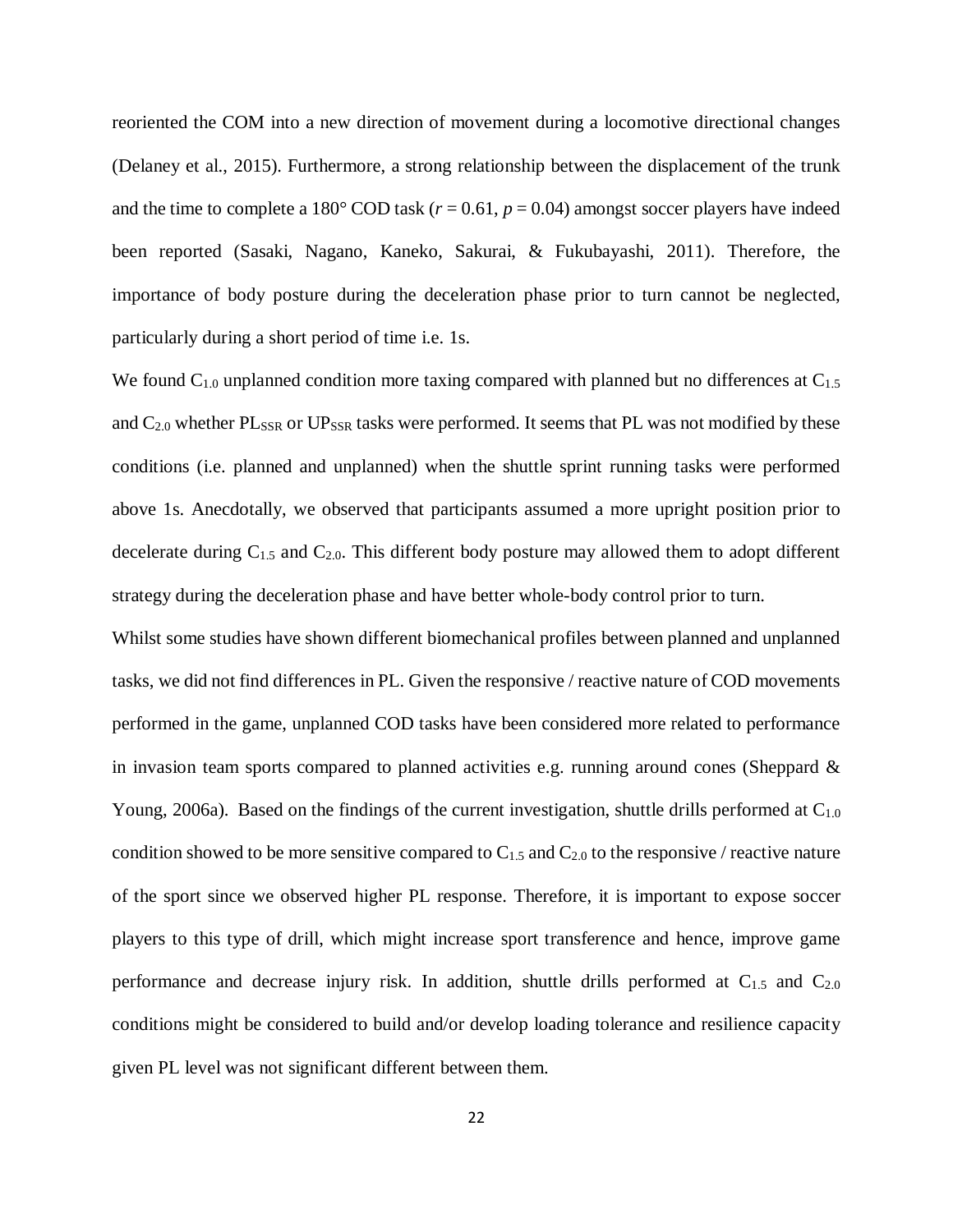While the first part of this study provides an understanding of the differences in PL between a shuttle task under planned and unplanned conditions, this finding is limited to a small population  $(n = 7)$  of soccer players. This limitation possibly decrease further statistical analysis. Also, we have examined PL during only one angle (180°) of directional change. Therefore, whether similar results could be found with different COD angles is unknown. More research isrequired to identify whether similar findings would be observed using different angles and additional number of directional changes.

In study 2, no differences in PL were found between Pre- and Post- AFT during  $UP_{SSR}$ . This was not expected given the changes in perceptual responses illustrated by an inverse relationship between RPE and PRS experienced by participants as well as the significant decrement in sprint performance and PL (12.58%) during the AFT test. The recovery period between each shuttle i.e. 2mins given to participants could be considered one of the mediating factors to maintain PL during unplanned shuttle tasks after AFT test similar to baseline levels. The maintenance of muscle power output during recovery period between sprints has been observed to be dependent of a faster rate of phosphocreatine resynthesis (Girard, Mendez-Villanueva, & Bishop, 2011a). Given the resynthesis of phosphocreatine and the recovery of power output follow similar time courses, a 2 min rest between each shuttle possibly allowed participants to initiate the next effort with an increased store of adenosine triphosphate and hence, being able to maintain their sprinting performance (Sahlin & Ren, 1989). Other factors such as the level of anaerobic i.e. ability to utilize the store of muscular glycolysis and aerobic i.e.  $VO_{2max}$  and the ability to utilize and transport  $O_2$ capacities of participants might have also contributed to maintain PL levels similar between preand post-AFT test (Dawson et al., 1993; Gaitanos et al., 1993; Bishop et al., 2006; Brown et al., 2007; & Rampinini et al., 2009). However, these performance parameters were not quantified in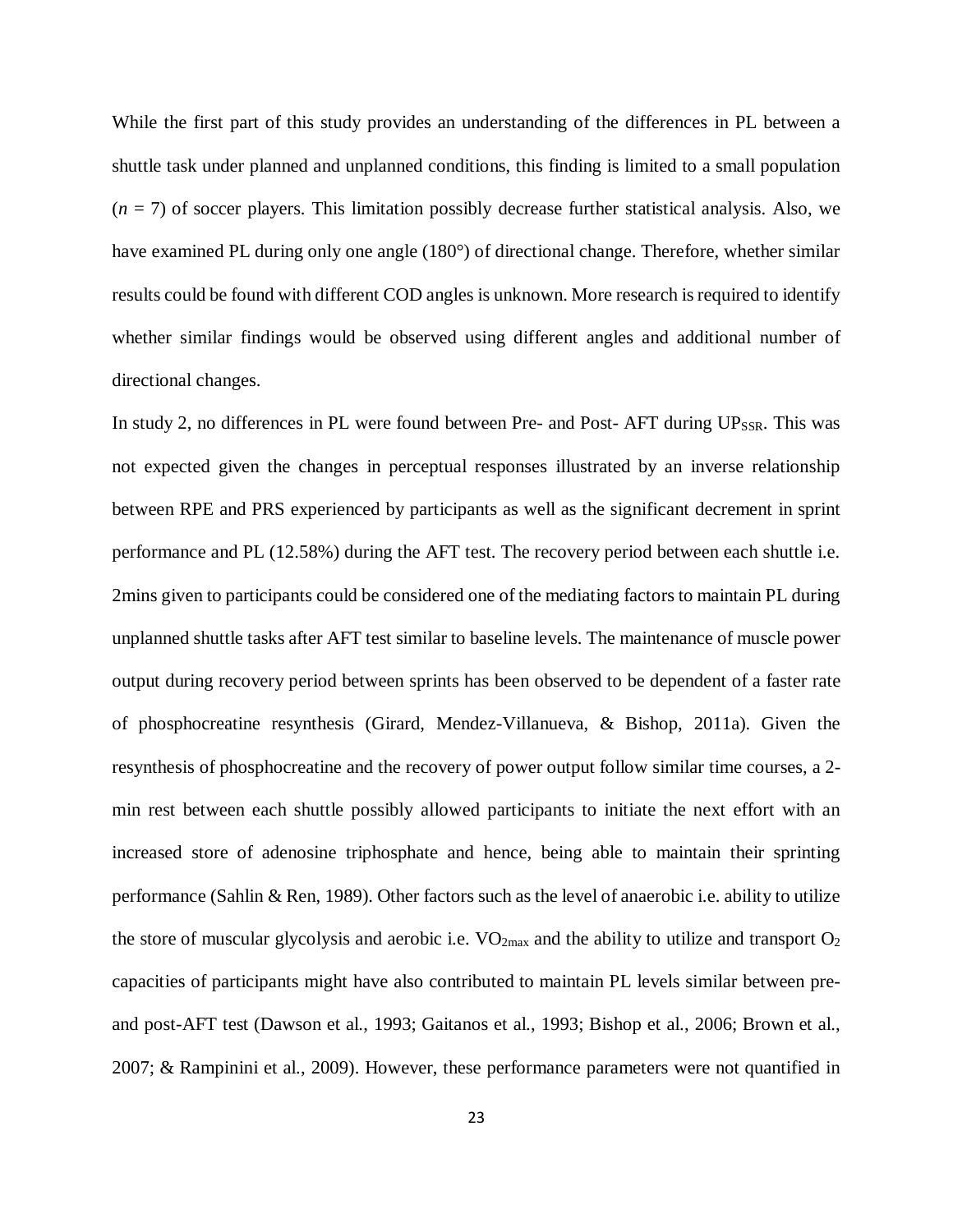the current study.

Looking at a mechanical point of view, it is possible that the level of fatigue experienced by participant during the current study was not sufficient to cause further changes in the spring mass behaviour, particularly in the vertical stiffness. Vertical stiffness is defined as the ratio of the maximal force to the vertical displacement (Girard, Micallef & Millet, 2010) and has been considered the mediating factor of neuromuscular decrement during fatigue state, particularly during repeated sprints (Girard, Racinais, Kelly, Millet & Brocherie, 2011b). Previous studies have reported such impairment. For example, Padulo et al. (2014) indicated that vertical countermovement jump performance decreased after a repeated bout of shuttle sprint running. Moreover, similar findings were observed in addition to two directional changes (Hader, Mendez-Villanueva, Ahmaidi, Williams, & Buchheit, 2014). In addition, soccer players were observed to reduce vertical stiffness by 15.9% during a repeated bout of sprint (Girard et al., 2011b).

In line with the vertical stiffness theory, the current study observed a slight decrement in the number of steps ( $d = 0.6$ ) and distance covered ( $d = 0.5$ ) during C<sub>2.0</sub> after AFT test. It seems that fatigue has been slightly affected the acceleration and deceleration capacity of the participants despite changes in PL between pre- and post-AFT were not significant. With this in mind, it seems longer shuttle efforts  $(C_{2.0})$  that required players to cover longer distances (range 16 to 18m) were more affected by the decrements in PL identified during the AFT test compared with shorter shuttle efforts whereas players covered lower distances (range 5-7m). These findings might be considered when shuttle drills are prescribed in the training under a fatigue state.

Another possible explanation of why PL was not impaired between pre- and post-AFT test was the fatigue threshold (5.0% decrement in sprint performance) established as a target to be achieved. Despite the significant impairment in PL identified during the fatigue test, it seems that a 5.0%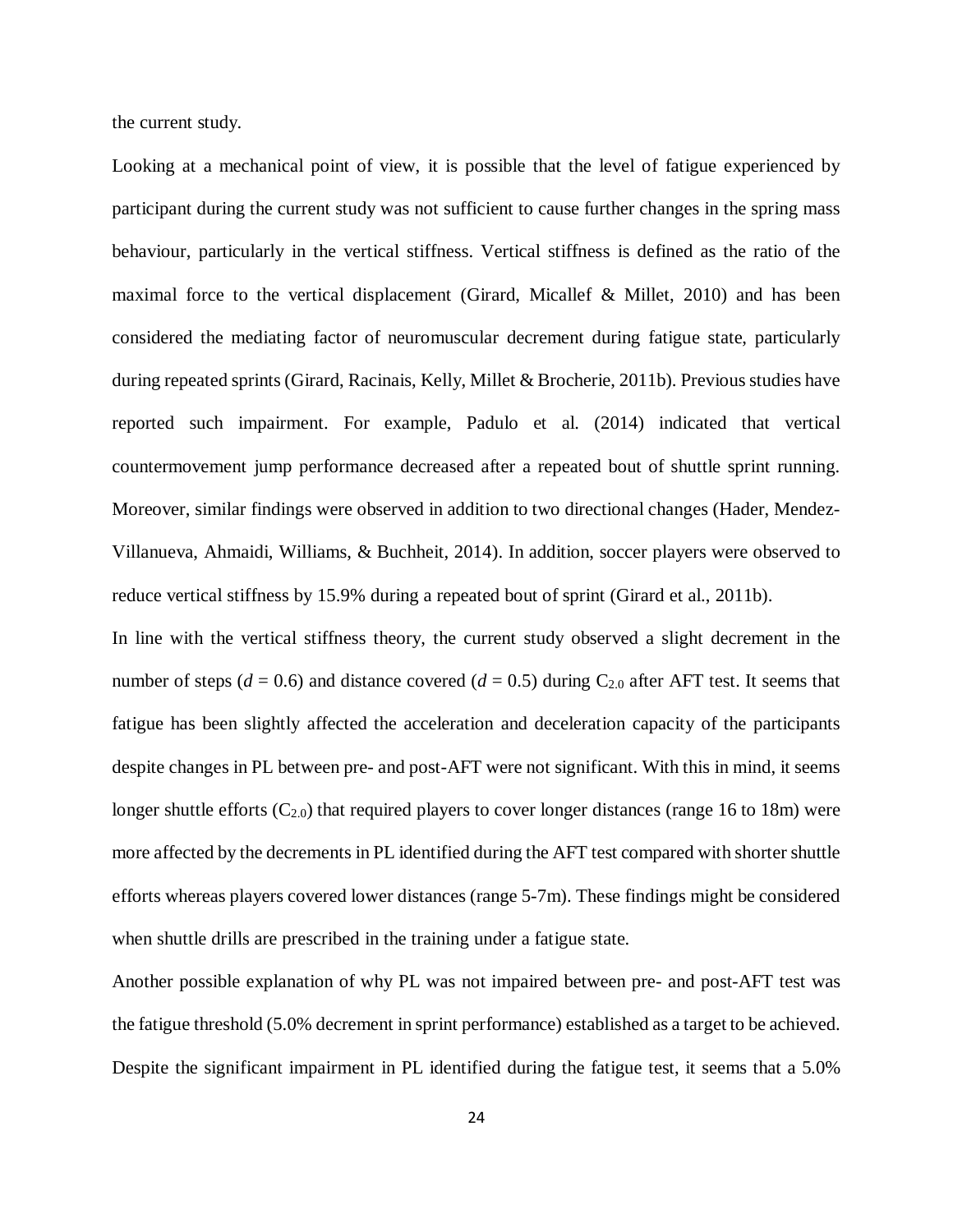reduction in sprint performance may not be as representative as the fatigue level experienced by soccer players during the real match scenario. For instance, previous investigations have been reported fatigue as a mediating factor to modify PL in soccer players. For example, Cormack et al. (2013) observed a significant reduction of the vertical axis contribution to the total PL during Australian Rules football matches. The vertical component impairment was identified upon 8% decrement in flight time: contraction time ratio from a countermovement jump test. In line with this finding, Barret et al. (2015a) reported a significant reduction in PL: total distance covered ratio towards the end of each half (i.e. 30 – 45 min) during a soccer match-play. Similarly, Barret et al.  $(2015b)$  reported a significant impairment of PL towards the end of each half during a game-related soccer test (SAFT  $90$ ). Based on these findings, it can be postulated that acceleration and deceleration performance are impaired during soccer match-play when fatigue state is increased. Indeed, acceleration and deceleration capacity has been observed to be significant modified during soccer match-play. According to Akenhead, Hayes, Thompson and French (2013), a significant decrement in acceleration and deceleration distance covered during a soccer match-play towards the end of the first (13.2%) and second half (16.3%) as well as from the beginning until the end of the game (21%) occur. Moreover, they reported that higher accelerations ( $> 3 \text{ ms}^{-2}$ ) were observed to be 10.4% lower than mean values after a 5-min peak period of high acceleration. Taken all these finding together, it seems that PL and acceleration and deceleration capacity are modified with more prolonged period of fatigue during the real match scenario.

This seems to have significant impact in terms of injuries. It has been postulated that knee integrity and stability is highly impaired during fatigue state due to a decrement in lower locomotor efficiency (Borotikar et al., 2008). Previous studies have observed that performing COD tasks under a fatigue state would possibly increase the load at the knee joint and consequently increased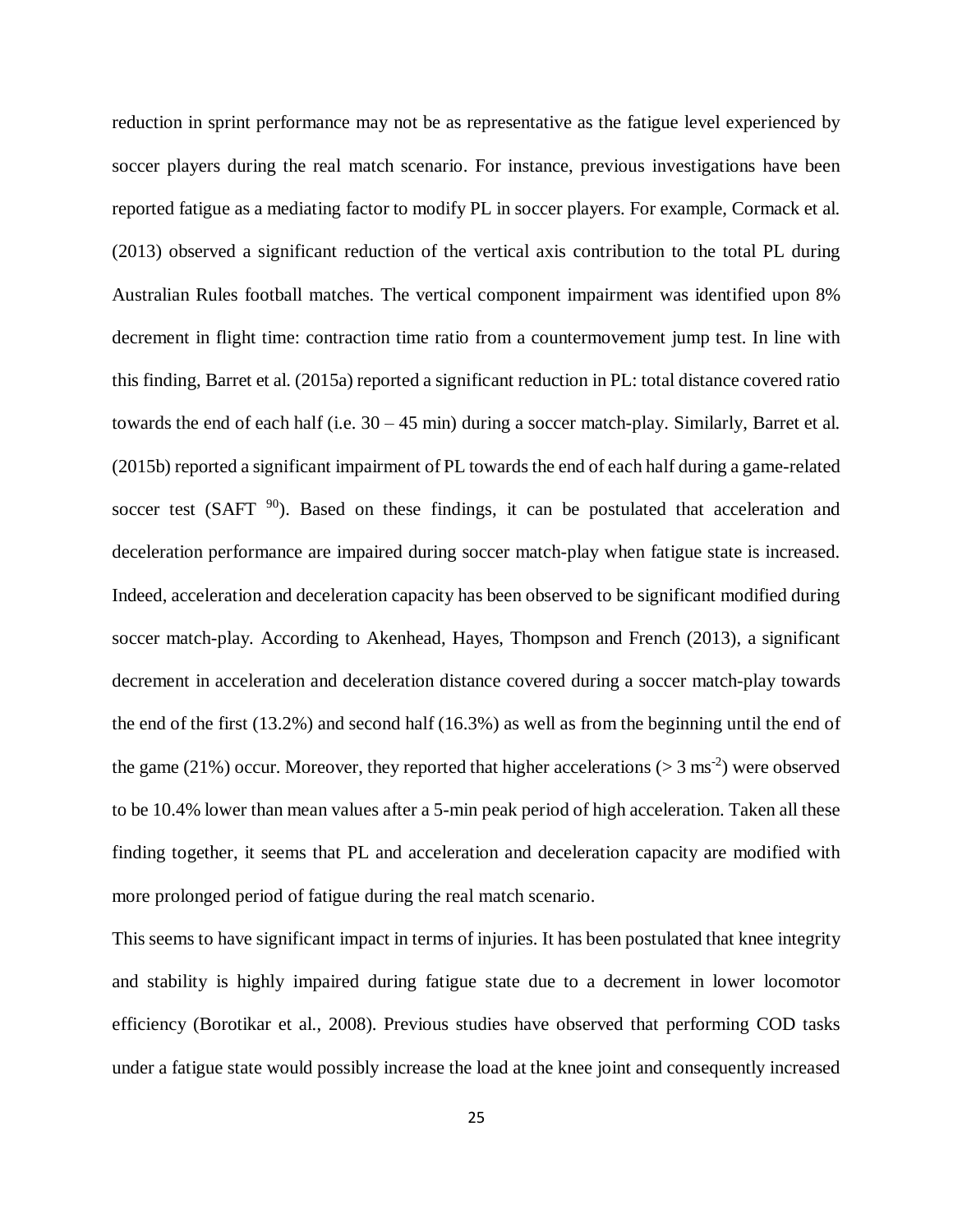the risk of anterior cruciate ligament injury (Borotikar et al., 2008). For example, Hader et al. (2014) reported a significant reduction of the electromyography activity of the hamstring muscles during 90° cutting under fatigue, which possibly compromise the stability of the knee during COD tasks. Also, a 17.9% reduction in peak knee flexion torque have been observed to occur during fatigue-induced repeated shuttle (Ashton & Twist, 2015). Interestingly, Tsai et al. (2009) reported an increased peak knee adductor moments and peak knee internal rotation immediately after an acute functional fatigue test and remained elevated after 20 and 40min of rest. However, the limitation of this study was that subjects were female recreational athletes. Whether such results can be extended to an elite athletes or soccer player is unknown. In addition, a significant increased on hip extension and internal rotation as well as peak knee abduction and internal rotation moments were observed to occur during landing tasks during fatigue state. This finding was more accentuated when athletes were required to respond to an unanticipated landing task (Borokitar et al., 2008).

It is important to highlight that PL can be monitored and quantified during an intensified bout of repeated sprints through an accelerometer device. Moreover, according to our fatigue testing protocol, a 12.5% decrement in PL during a bout of repeated shuttle sprint running did not affect subsequent unplanned shuttle activity. This finding has a potential practical application to prescribe an appropriate dose of sprint running relative to individual fatigue profiles. As consequence, this may allow higher neuromuscular adaptations, increased cognitive and resilience capacity while reduced injury risk.

To our knowledge, this is the first time PL is quantified amongst upper and lower body during high-intensity shuttle sprint running. The current findings revealed that accelerometers placed at the ankles elicited 3-fold higher PL compared with the unit placed on the upper back. This finding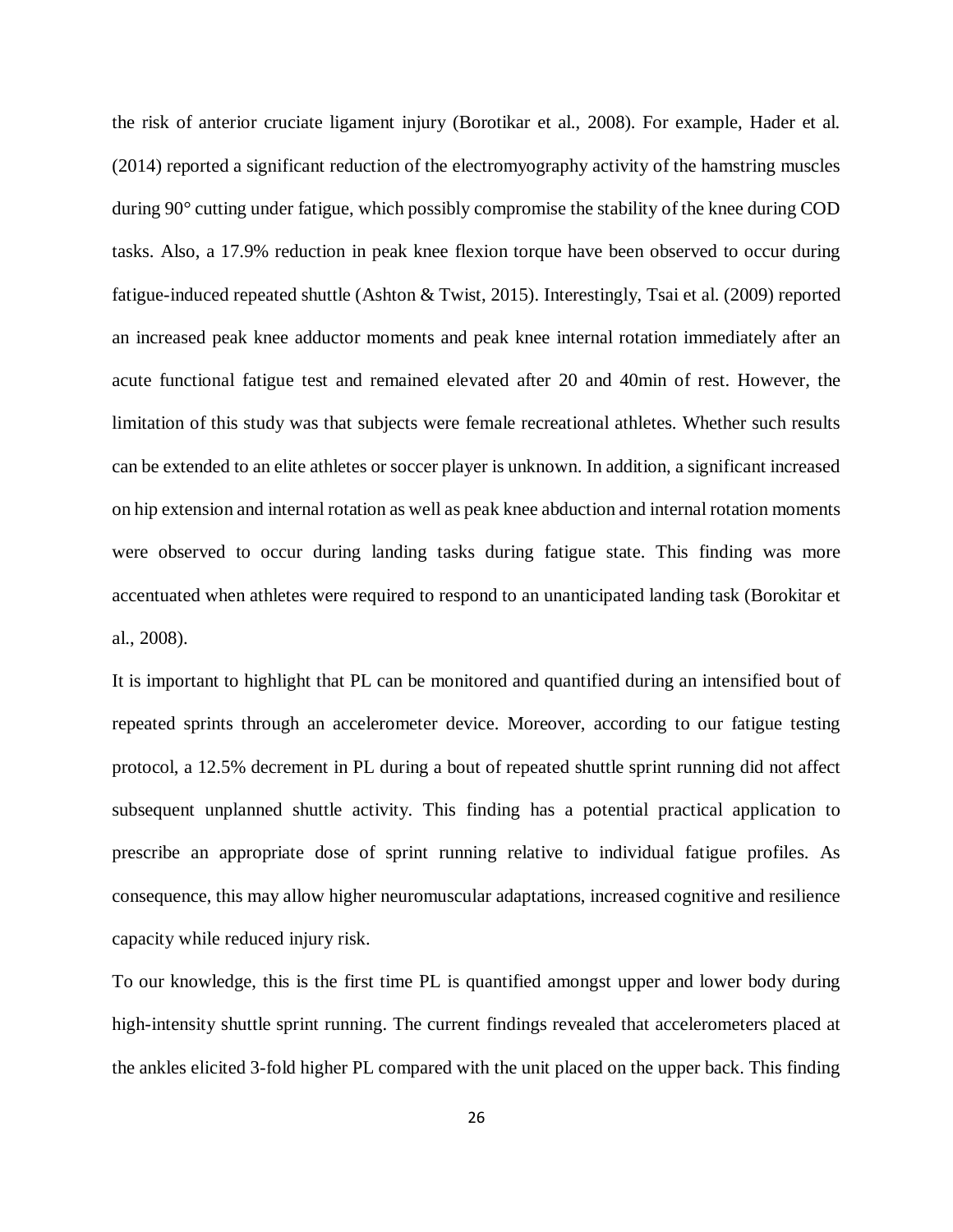has been observed along all testing-conditions performed. It seems placing the accelerometer distally may provide better insight about the mechanical load placed on the body during highintensity shuttle sprint running efforts. This was expected given that ankle and shank play an important role in shock absorption throughout the kinetic chain (Mercer, Vance, Hreliac, & Hamil, 2002). In fact, shock attenuation increased linear with running speed due to increased leg peak impact acceleration (Mercer et al., 2002).

Our findings are in line with previous studies that have indeed been reported differences in PL between unit locations. For example, Barret et al. (2014) compared the differences in PL between upper (SCAP) and centre of mass (COM) sites during treadmill running testing protocol (i.e. adding 0.1 km/h per second until exhaustion). They reported that PL derived from SCAP was 15.7% lower compared with COM. In line with this study, significant higher PL was observed at the COM than at the SCAP during a game-related test  $(SAFT<sup>90</sup>)$  with soccer players (Barret et al., 2015b). In addition, Kim, Jung, Park and Joo (2014) compared the effect of accelerometers placed at 4 different sites (e.g. wrist, waist, upper arm and ankle) in adult healthy population during treadmill walk/running exercise. Placing accelerometers at the ankle at low  $(R^2 = 0.564)$  and high  $(R^2 = 0.559)$  speed and the waist at moderate speed  $(R^2 = 0.821)$  were considered the most appropriate sites to measure PL and energy expenditure.

In summary, based on the finding of the current and previous investigations, different values of PL can be obtained depending the site that accelerometer is positioned on the body. In the current study PL was higher for the accelerometer placed distally (i.e. ankles). Therefore, it seems that PL derived from the upper body may underestimate the total PL placed on the body during highintensity shuttle efforts. However, whether accelerometer placed on the ankles are appropriate for soccer players in a real life setting is unknown. Given ankle and shank are very exposed during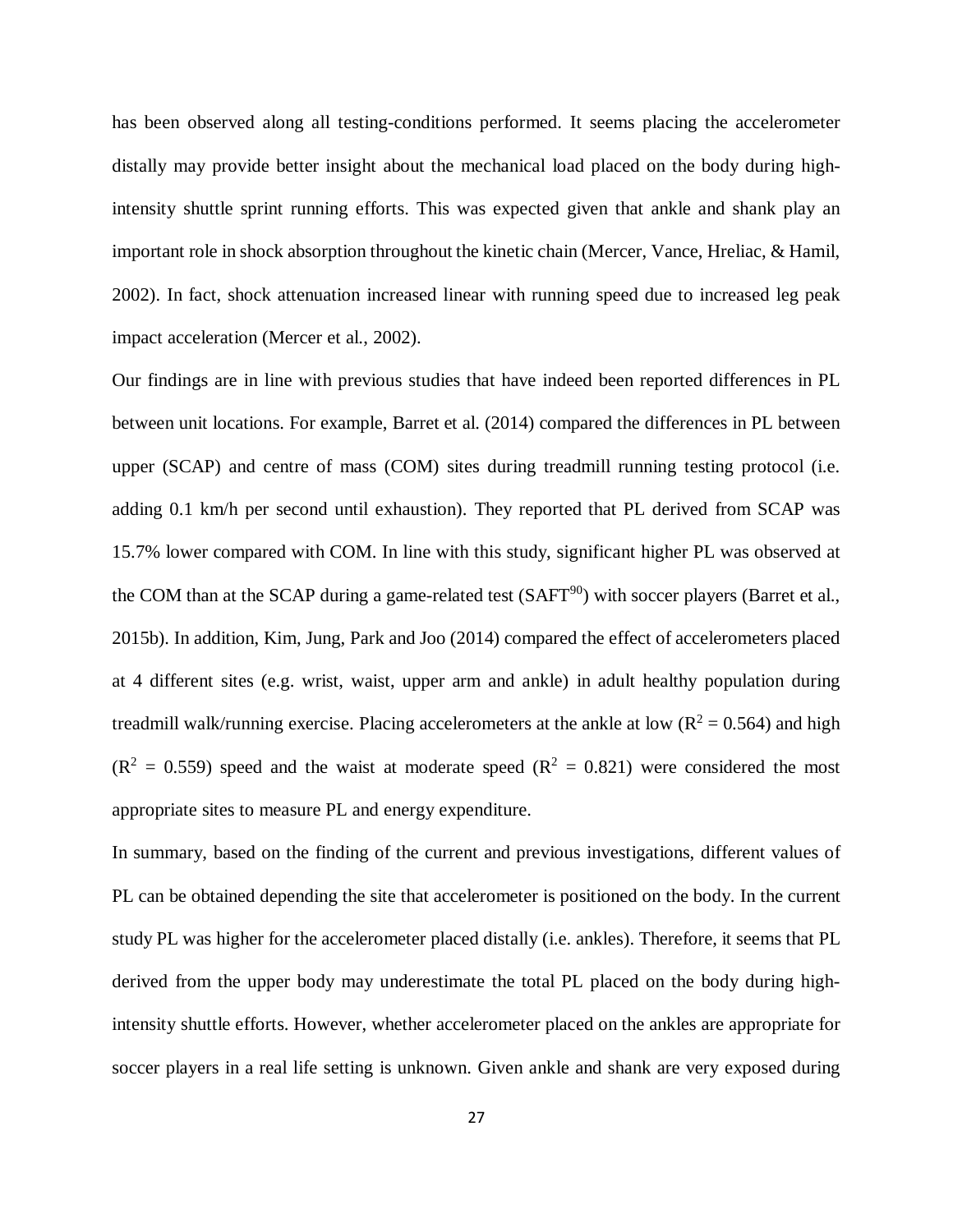games and trainings in duals situations as well as during kicking, placing these devices distally might be incompatible.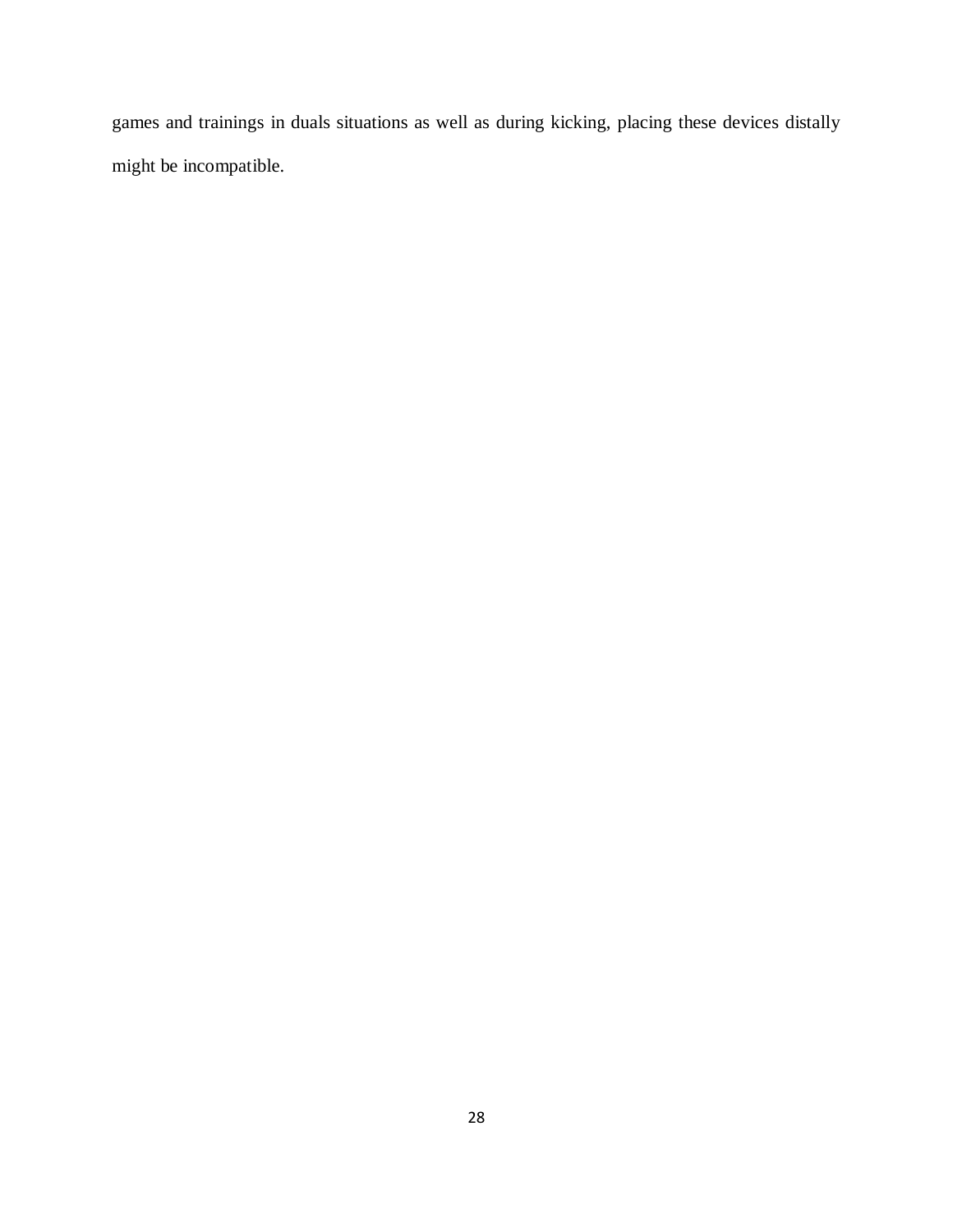## <span id="page-29-0"></span>**Conclusions**

In conclusion, this study has described the PL pattern between planned and unplanned shuttle tasks as well as its response to fatigue. In the study 1, PL and number of strides increased when shorter time shuttles  $(C_{1,0})$  were performed during unplanned condition. On the other hand, PL remained similar and stable during longer shuttle tasks (e.g.  $C_{1.5}$  and  $C_{2.0}$ ) whether planned or unplanned. In study 2, a 5.0% decrement in sprint performance elicited a significant reduction of 12.5% in PL. However, such decrement was not sufficient to modify PL in subsequent efforts of unplanned shuttles tasks. The number of steps and the distance covered was observed to be lower in comparison to baseline levels during  $C_{2,0}$ . This indicates that fatigue slightly modified running pattern when longer shuttle tasks were performed. Finally, this study observed that PL was higher at the ankles compared with upper back for all testing conditions. Based on the findings of the current study, accelerometers can be considered an important tool to monitor PL during shuttle tasks whether planned or unplanned as well as to monitor neuromuscular fatigue.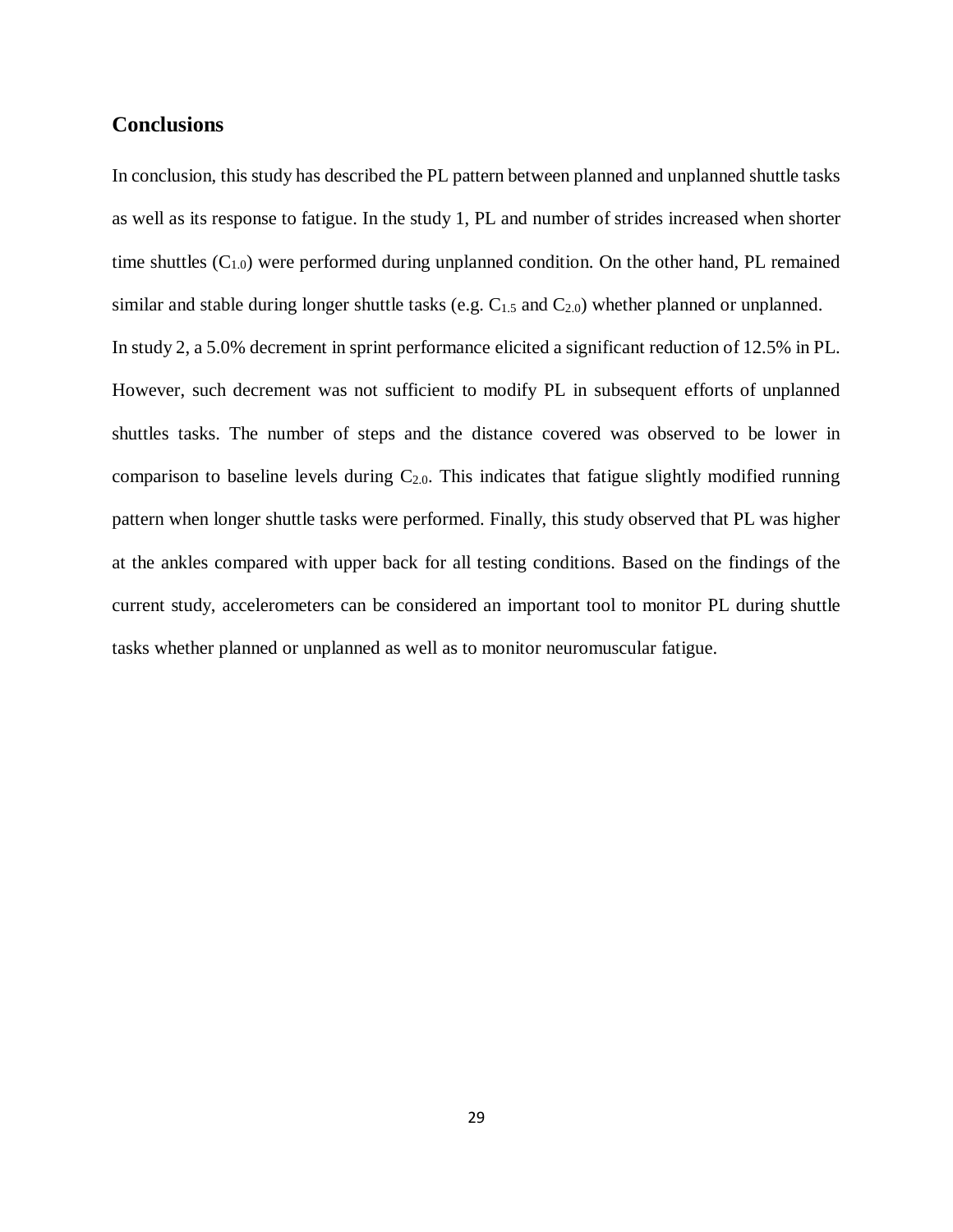#### <span id="page-30-0"></span>**Practical implications**

Adopting shuttle drills such as C1.0 during soccer training seems to be useful given 72% of the decelerations performed in the game lasts for the same duration. However, the current data highlights that when this drill is performed under unplanned condition, PL was increased compared with its planned counterpart. This is likely to increase the risk of injury and therefore, it is important to implement such drill within training programme with caution. Shuttle tasks such as C1.5 and C2.0 whether planned or unplanned could be design for soccer players with the aim to build COD resilience given no differences in PL were found between them.

The current study highlights that 5% decrement in sprint performance did not affect PL. Based on this information, a dose-model of repeated shuttle activity can be adopted during soccer training programmes with the aim to replicate the high-intensity bouts of repeated sprints observed during the game without affect subsequent unplanned shuttle tasks. This allow soccer players to increase fatigue tolerance, improve cognitive and resilience capacities as well as decrease injury risk. However, some considerations need to be taken such as the type of activity and work: rest ratio before adopt this design.

According to the current finding, PL derived from the ankles may provide better insight of the total PL demands during shuttle drills compared with upper back. However, place accelerometers on the lower limbs of soccer players may not be appropriate given the high risk of injury.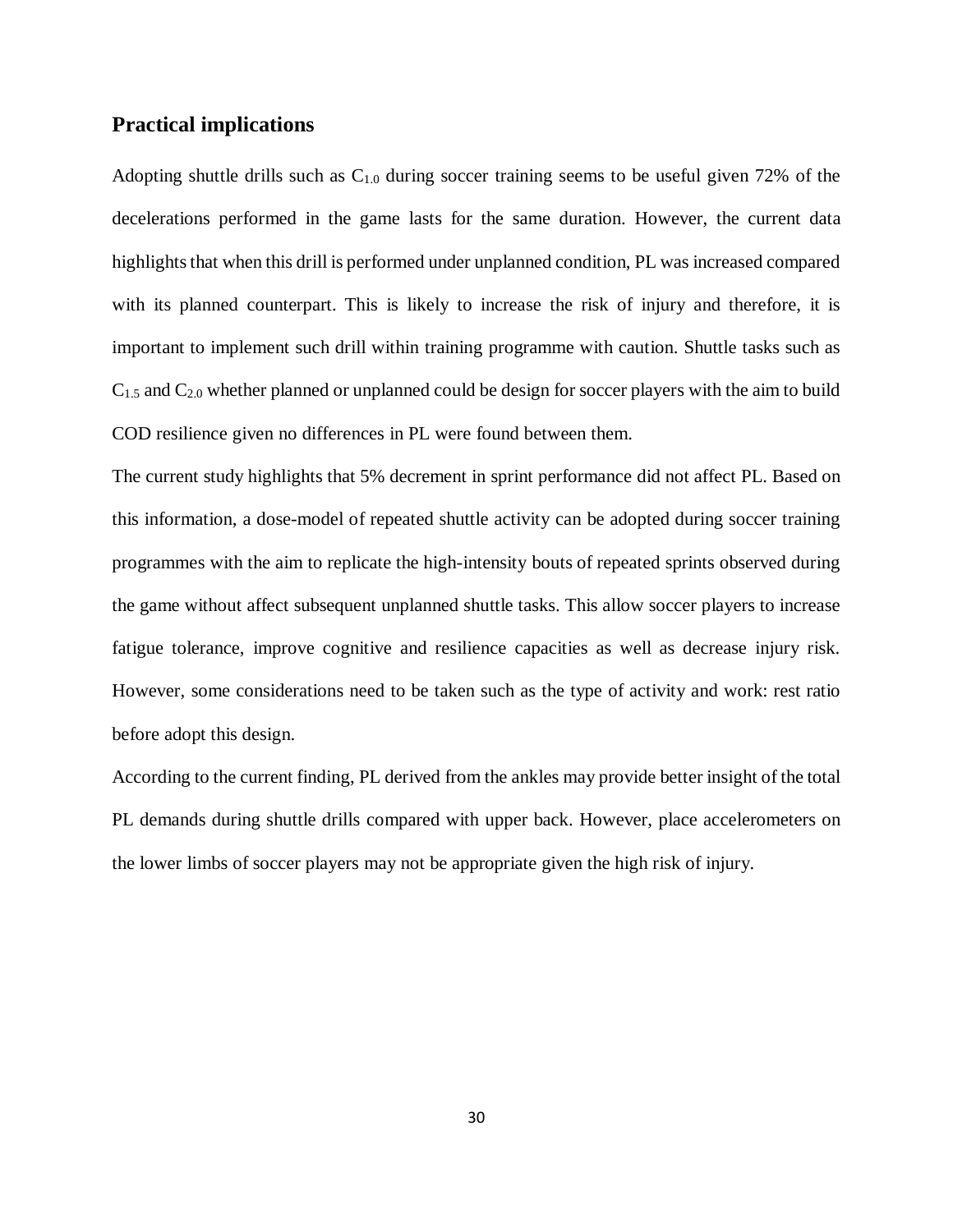### <span id="page-31-0"></span>**References**

- Akenhead, R., Hayes, P. R., Thompson, K. G., & French, D. (2013). Diminutions of acceleration and deceleration output during professional football match play. *Journal of Science and Medicine in Sport, 16*(6), 556-561.
- Ashton, R. E. M., & Twist, C. (2015). Number of directional changes alters the physiological, and neuromuscular responses of netball players during intermittent shuttle running. *Journal of Strength and Conditioning Research, 29*(10), 2731-2737.
- Barret, S., Midgley, A., & Lovell, R. (2014). PlayerLoad<sup>TM</sup>: Reliability, convergent validity, and influence of unit position during treadmill running. *International Journal of Sports Physiology and Performance, 9*(6), 945-952.
- Barret, S., Midgley, A., Reeves, M., Joel, T., Franklin, E., Heyworth, R., Garrett, A., & Lovell, R. (2015a). The within-match patterns of locomotor efficiency during professional soccer match play: implications for injury risk? *Journal of Science and Medicine in Sport, xx*(x), 1-6. Doi: 10.1016.
- Barret, S., Midgley, A., Towlson, C., Garrett, A., Portas, M., & Lovell, R. (2015b). Within-match PlayerLoad<sup>TM</sup> patterns during a simulated soccer match: potential implications for unit positioning and fatigue management. *International Journal of Sports Physiology and Performance, 10*(1), 135-140.
- Barry, B. K., & Enoka, R. M. (2007). The neurobiology of muscle fatigue: 15 years later. *Integrative and Comparative Biology, 47*(4), 465-473.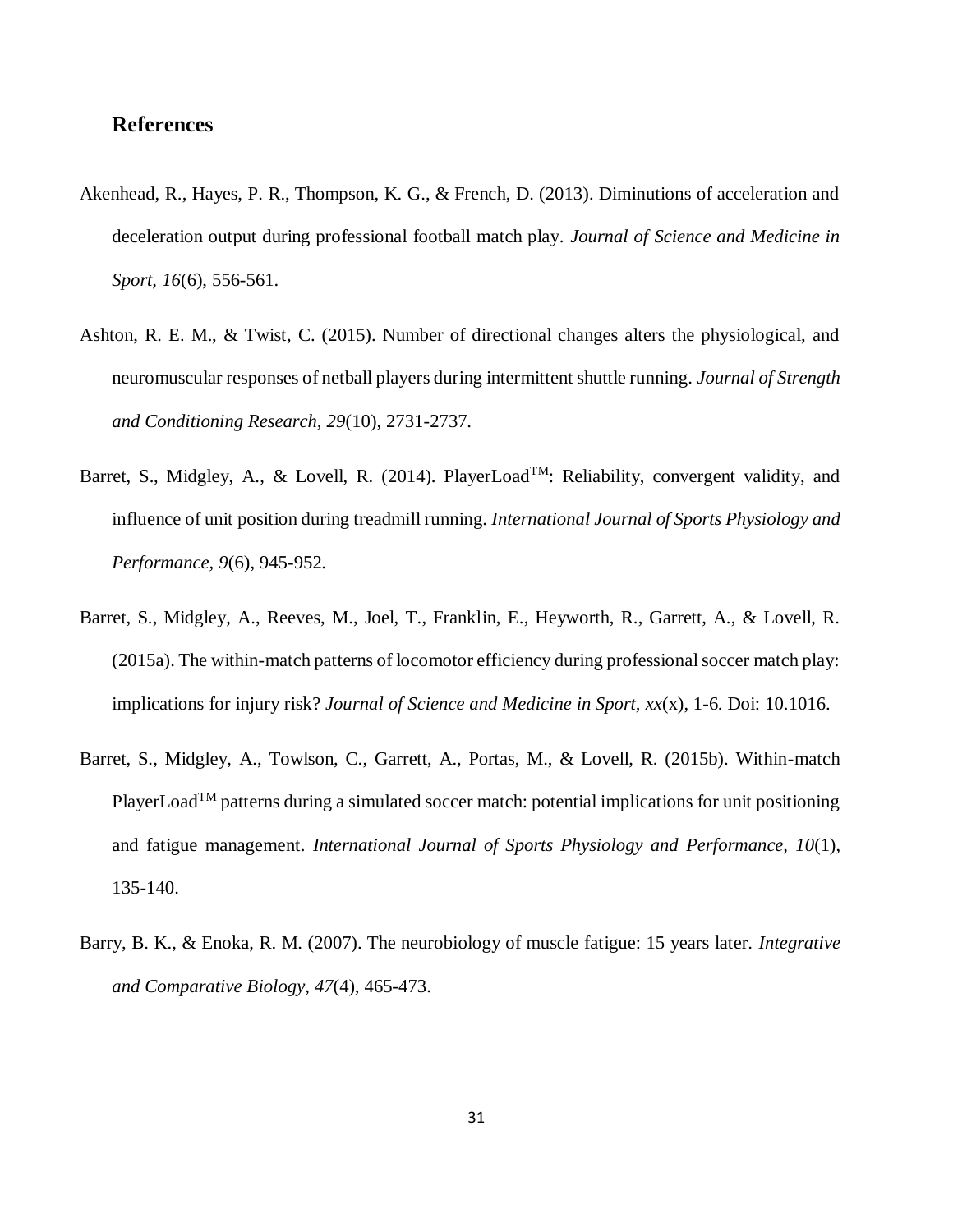- Besier, T. F., Lloyd, D. G., Cochrane, J. L., & Ackland, R. T. (2001). External loading of the knee joint during running and cutting manoeuvres. *Medicine & Science in Sports & Exercise, 33*(7), 1168- 1175.
- Besier, T. F., Lloyd, D. G., & Ackland, R. T. (2003). Muscle activation strategies at the knee during running and cutting manoeuvres. *Medicine & Science in Sports & Exercise, 35*(1), 119-127.
- Bishop, D., & Edge, J. (2006). Determinants of repeated-sprint ability in females matched for singlesprint performance. *European Journal of Applied Physiology, 97*(4), 373-379.
- Borotikar, B. S., Newcomer, R., Koppes, R., & McLean, S. G. (2008). Combined effects of fatigue and decision making on female lower limb landing posture: central and peripheral contributions to ACL injury risk. *Clinical Biomechanics, 23*(1), 81-92.
- Boyd, L., Ball, K., & Aughey, J. (2011). The reliability of minimaxX accelerometer for measuring physical activity in Australian football. *International Journal of Physiology and Performance, 6*(3), 311-321.
- Boyd, L., Ball, K., & Aughey, J. (2013). Quantifying external load in Australian football matches and training using accelerometers. *International Journal of Sports Physiology and Performance, 8*(1), 44-51.
- Buchheit, M., Bishop, D., Haydar, B., Nakamura, F. Y., & Ahmaidi, S. (2010). Physiological responses to shuttle repeated-sprint running. *International Journal of Sports Medicine, 31*(6), 402-409.
- Buchheit, M., Hader, K., & Mendez-Villanueva, A. (2012). Tolerance to high-intensity intermittent running exercise: do oxygen uptake kinetics really matter? *Frontiers in Physiology, 22*(3), 1-13.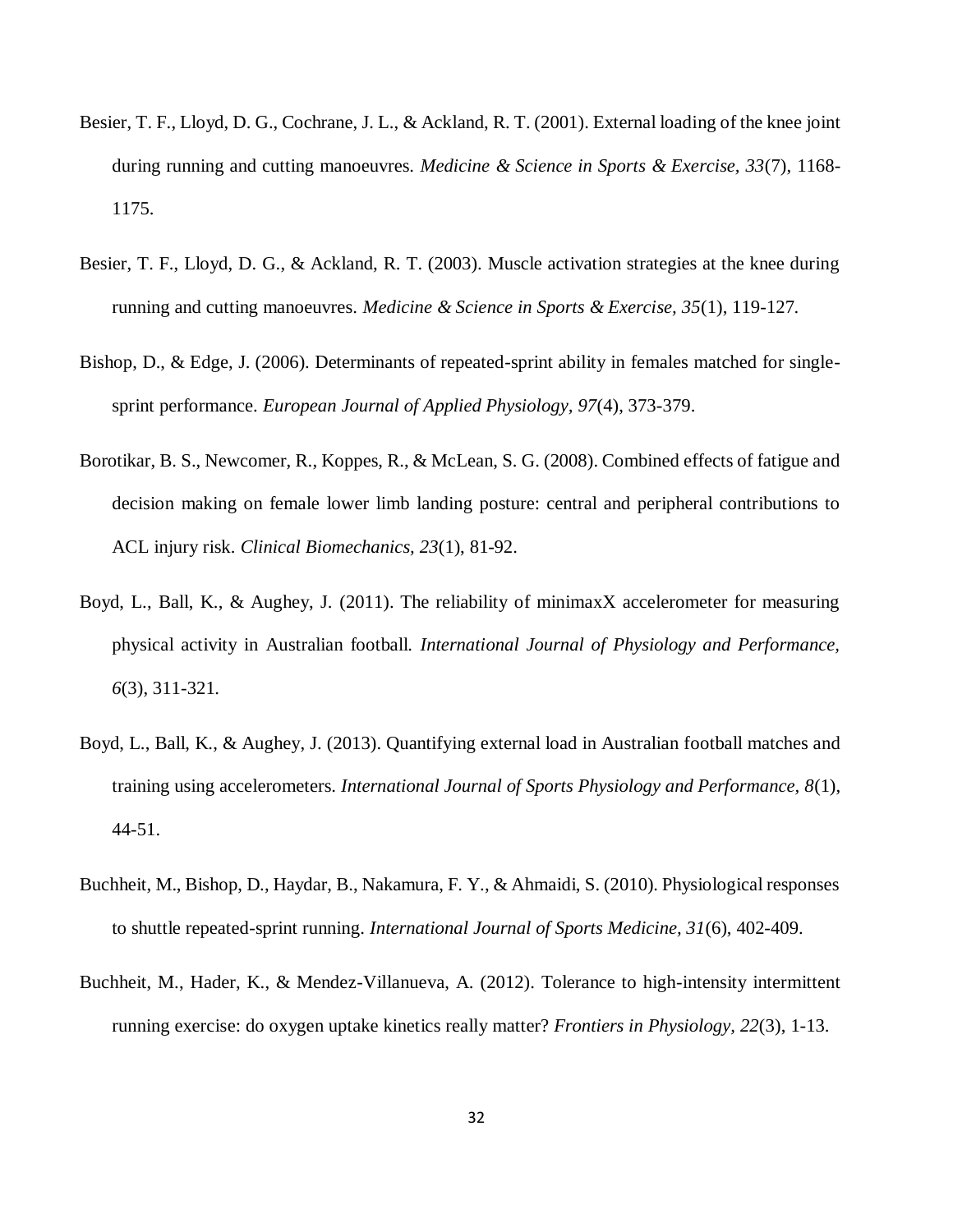- Buchheit, M., Gray, A., & Morin, J. (2015). Assessing stride variables and vertical stiffness with GPSembedded accelerometers: preliminary insights for the monitoring of neuromuscular fatigue on the field. *Journal of Sports Science and Medicine, 14*(4), 698-701.
- Bullock, W., Panchuk, D., Broatch, J., Christian, R., & Stepto, N. K. (2012). An integrative test of agility, speed and skill in soccer: effects of exercise. *Journal of Science and Medicine in Sport, 15*(5), 431-436.
- Bloomfield, J., Polman, R., & O'Donoghue, P. (2007). Deceleration movements performance during FA Premier League soccer matches. *Journal of Sports Science and Medicine, 6*(10), 6-11.
- Brown, P. I., Hughes, M. G., & Tong, R. J. (2007). Relationship between VO  $_{(2max)}$  and repeated sprint ability using non-motorised treadmill ergometry. *Journal of Sports Medicine and Physical Fitness, 47*(2), 186-190.
- Cohen, J. (1992). A power prime. *Psychological Bulletin, 112*(1), 155-159.
- Cormack S. J., Mooney, M. G., Morgan, W., & McGuigan, M. (2013). Influence of neuromuscular fatigue on accelerometer load in elite Australian football players. *International Journal of Sports Physiology and Performance, 8*(4), 373-378.
- Cortes, N., Quammen, D., Lucci, S., Greska, E., & Onate, J. (2012). A functional agility short-term fatigue protocol changes lower extremity mechanics. *Journal of Sports Science, 30*(8), 797-805.
- Dawson, B., Fitzsimons, M., & Ward, D. (1993). The relationship of repeated sprint ability to aerobic power and performance measures of anaerobic capacity and power. *Australian Journal of Science and Medicine in Sports, 25*(4), 88-93.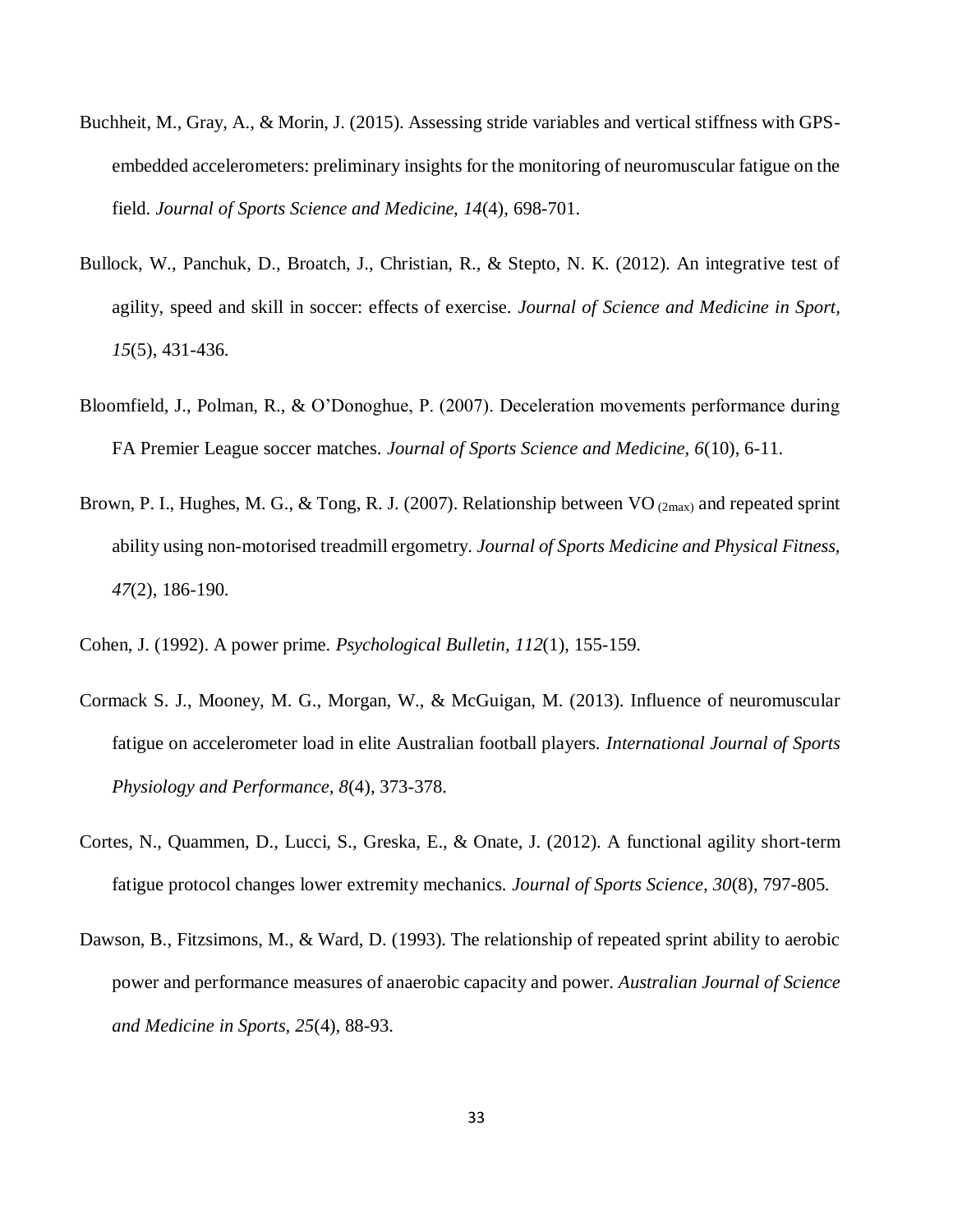- Delaney, J. A., Scott, T. J., Ballard, D. A., Duthie, G. M., Hickmans, J. A., Lockie, R. G., & Dascombe, B. J. (2015). Contributing factors to change-of-direction ability in professional rugby league players. *Journal of Strength and Condition Research, 29*(10), 2688-2696.
- Farrow, D., Young, W. B., & Bruce, L. (2005). The development of a test of reactive agility for netball: a new methodology. *Journal of Science and Medicine in Sports, 8*(1), 52-60.
- Gaitanos, G. C., Williams, C., Boonis, L. H., & Brooks, S. (1993). Human muscle metabolism during intermittent maximal exercise. *Journal of Applied Physiology, 75*(2), 712-719.
- Gabbett, T. J., Kelley, J. N., & Sheppard, J. M. (2008). Change of direction speed, and reactive agility of rugby league players. *Journal of Strength and Conditioning Research, 22*(1), 174-181.
- Girard, O., Mendez-Villanueva, A., & Bishop, D. (2011a). Repeated-sprint ability Part I. Factors contributing to fatigue. *Sports Medicine, 41*(8), 673-694.
- Girard, O., Racinais, S., Kelly, L., Millet, G. P., & Brocherie, F. (2011b). Repeated sprinting on natural grass impairs vertical stiffness but does not alter plantar loading in soccer players. *European Journal of Applied Physiology, 111*(10), 2547-2555.
- Glaister, M., Howatson, G., Pattison, J. R., & McInnes, G. (2008). The reliability and validity of fatigue measures during multiple-sprint work: an issue revisited. *Journal of Strength and Conditioning Research, 22*(5), 1597-1601.
- Hader, K., Mendez-Villanueva, A., Ahmaidi, S., Williams, B., & Buchheit, M. (2014). Changes of direction during high-intensity intermittent runs: neuromuscular and metabolic responses. *BMC Sports Science, Medicine and Rehabilitation, 13*(6), 1-13.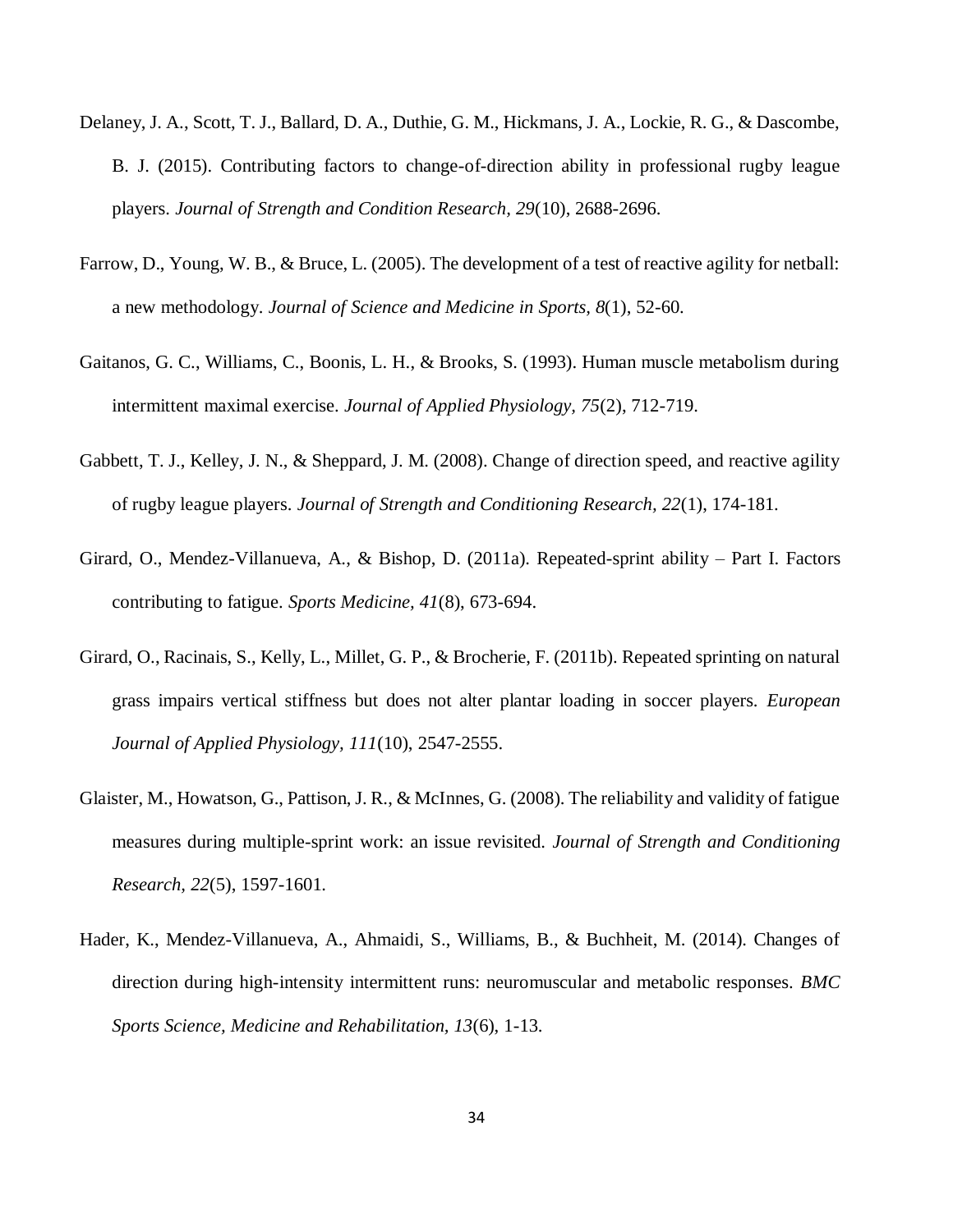- Henry, G., Dawson, B., Lay, B. S., & Young, W. B. (2013). Relationships between reactive agility test for Australian football. *International Journal of Sports Physiology and Performance, 6*, 534-545.
- Howatson, G., & Milak, A. (2009). Exercise-induced muscle damage following a bout of sport specific repeated sprints. *Journal of Strength and Conditioning Research, 23*(8), 2419-2424.
- Impellizzeri, F. M., Rampinini, E., & Coutts, A. J. (2004). Use of RPE-based training load in soccer. *Medicine and Science in Sports and Exercise, 36*(6), 1042-1047.
- Kim, D. Y., Jung, Y., Park, R., & Joo, N. (2014). Different location of triaxial accelerometer and different energy expenditures. *Yonsei Medical Journal, 55*(4), 1145-1151.
- Laurent, C. M., Green, J. M., Bishop, A., Sjokvist, J., Schumacker, R. E., Richardson, M. T., & Curtner-Smith, M. (2011). A practical approach to monitoring recovery: development of a perceived recovery status scale. *Journal of Strength and Conditioning Research, 25*(3), 620-628.
- Matlak, J., Tihanyi, J., & Racz, L. (2015). Relationship between reactive agility and change of direction speed in amateur soccer players. *Journal of Strength and conditioning Research,* Epub ahead of print.
- Mercer, J. A., Vance, J., Hreljac, A., & Hamil, J. (2002). Relationship between shock attenuation and stride length during running at different velocities. *European Journal of Applied Physiology, 87*(4- 5), 403-408.
- Morin, J., Dupuy, J., & Samozino, P. (2011). Performance and fatigue during repeated sprints: what is the appropriate sprint dose? *Journal of Strength and Conditioning Research, 25*(7), 1918-1924.
- Nedergaard, N. J., Kersting, U., & Lake, M. (2014). Using accelerometry to quantify deceleration during a high-intensity soccer turning manoeuvre. *Journal of Sports science, 32*(20), 1897-1905.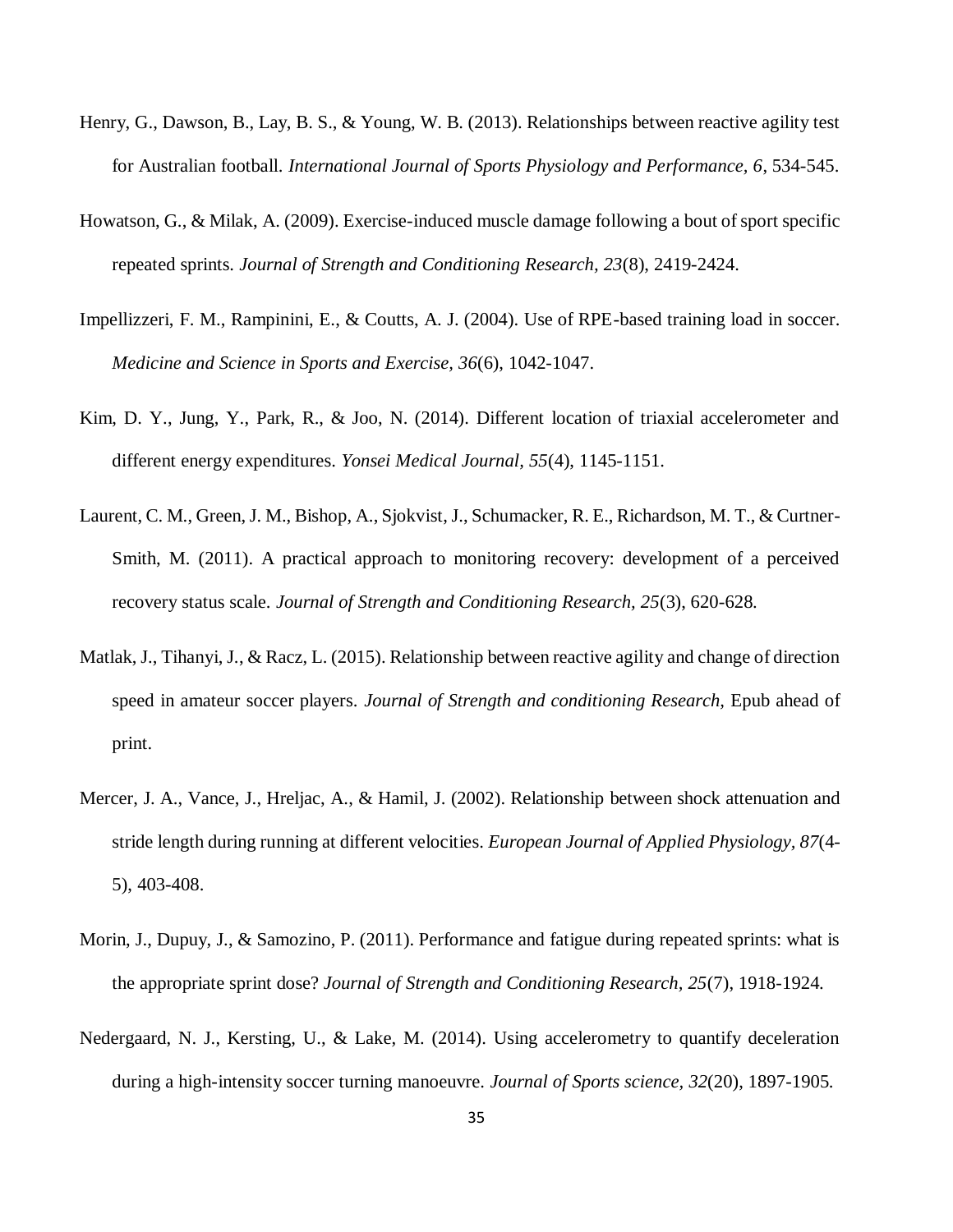- Paul, D. J., Gabbett, T. J., Nassis, G. P. (2015). Agility in team sports: testing, training and factors affecting performance. *Sports Medicine, 46*(3), 421-442.
- Padulo, J., Laffaye, G., Haddad, M., Chaouachi, A., Attene, G., Migliaccio, G. M., Chamari, K., & Pizzolato, F. (2014). Repeated sprint ability in young basketball players: one vs two changes of direction. *Journal of Sports science, 33*(14), 1480-1492.
- Rampinini, E., Sassi, A., Morelli, A., Mazzoni, S., Fanchini, M., & Coutts, A. J. (2009). Repeatedsprint ability in professional and amateur soccer players. *Applied Physiology, Nutrition, and Metabolism, 34*(6), 1048-1054.
- Sahlin, K., & Ren, J. M. (1989). Relationship of contraction capacity to metabolic changes during recovery from a fatiguing contraction. *Journal of Applied Physiology, 67*(2), 648-654.
- Sasaki, S., Nagano, Y., Kaneko, S., Sakurai, T., & Fukubayashi, T. (2011). The relationship between performance and trunk movement during change of direction. *Journal of Sports Science and Medicine, 10*(1), 112-118.
- Serpell, B.G., Ford, M., & Young, W. B. (2010). The development of a new test of agility for rugby league. *Journal of Strength and Conditioning Research, 24*(12), 3270-3277.
- Scanlan, A., Humphries, B., Tucker, P. S., & Dalbo, V. (2014). The influence of physical and cognitive factors on reactive agility performance in men basketball players. *Journal of Sports Science, 32*(4), 367-374.
- Sheppard, J. M., & Young, W. B. (2006a). Agility literature review: classifications, training and testing. *Journal of Sports Science, 24*(9), 919-932.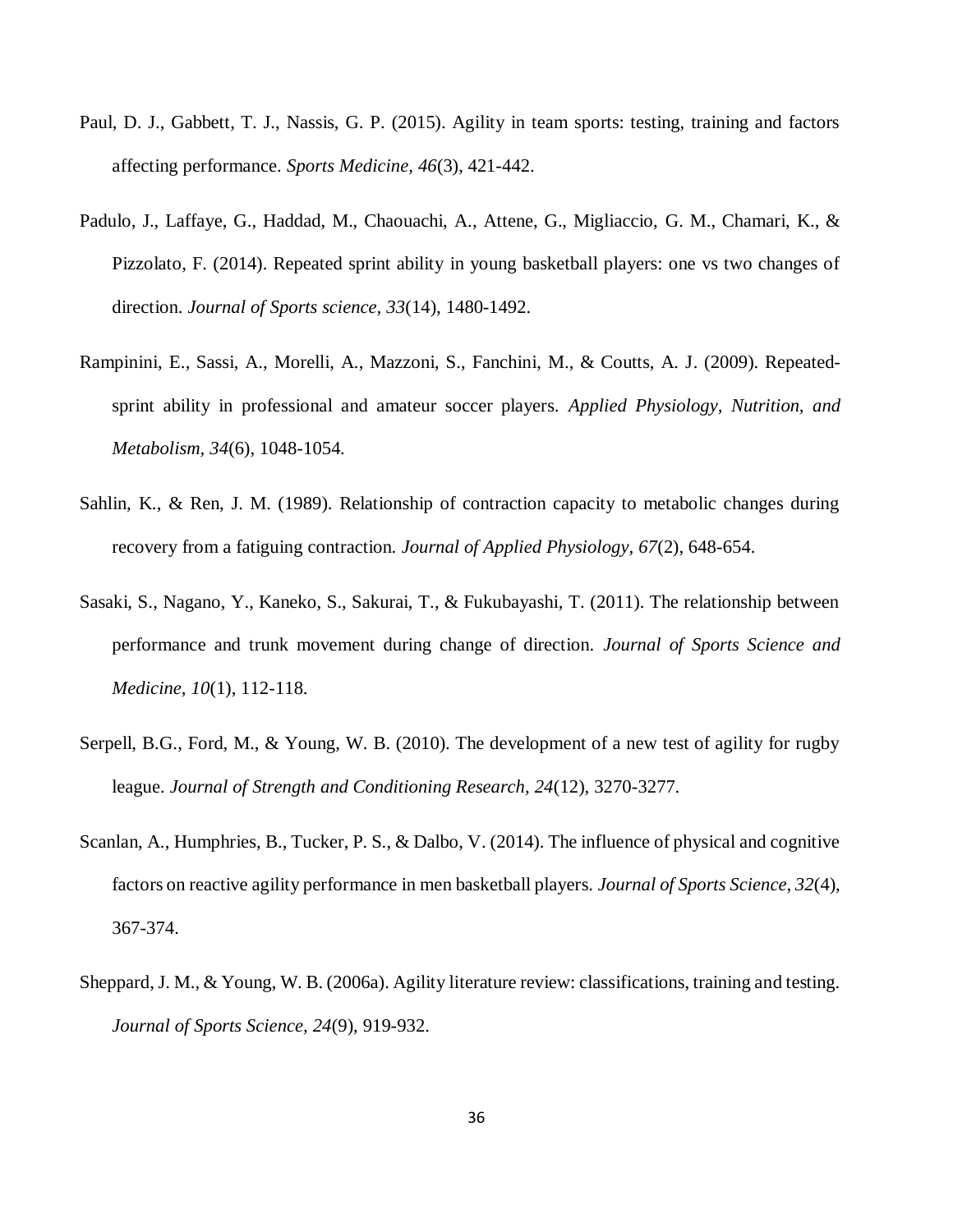- Sheppard, J. M., Young, W. B., Doyle, T. L. A., & Newton, R. U. (2006b). An evaluation of a new test of reactive agility and its relationship to sprint speed and change of direction speed. *Journal of Science and Medicine in Sport, 9*(4), 342-349.
- Tsai, L., Sigward, S. M., Pollard, C. D., Fletcher, M. J., & Powers, C. M. (2009). Effects of fatigue and recovery on knee mechanics during side-step cutting. *Medicine & Science in Sports & Exercise, 41*(10), 1952-1957.
- Wundersitz, D. W. T., Netto, K. J., Aisbett, B., Gastin, P. B. (2013). Validity of an upper-bodymounted accelerometer to measure peak vertical and resultant force during running and changeof-direction tasks. *Sports Biomechanics, 12*(4), 403-412.
- Wundersitz, D. W. T., Gastin, P. B., Robertson, S., Davey, P. C., & Netto, K. J. (2015). Validation of a trunk-mounted accelerometer to measure peak impacts during team sport movement. *International Journal of Sports Medicine, 36*(9), 742-746.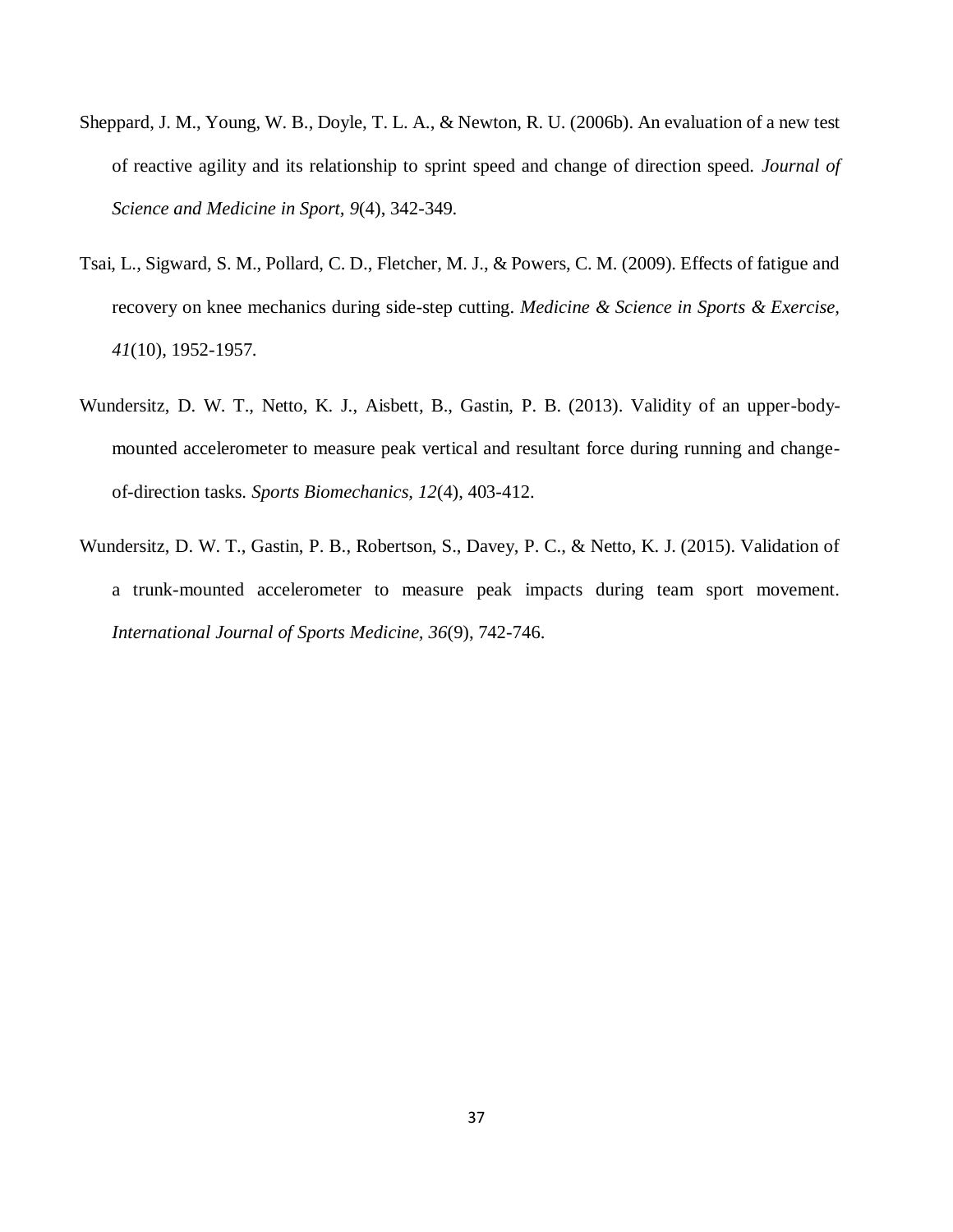## <span id="page-38-0"></span>**Appendices A. St Mary's Ethics Application Checklist**

The checklist below will help you to ensure that all the supporting documents are submitted with your ethics application form. The supporting documents are necessary for the Ethics Sub-Committee to be able to review and approve your application*.*

Please note, if the appropriate documents are not submitted with the application form then the application will be returned directly to the applicant and may need to be re-submitted at a later date.

|                                                                                                     | Enclosed? |                         |                |
|-----------------------------------------------------------------------------------------------------|-----------|-------------------------|----------------|
|                                                                                                     |           | (delete as appropriate) | Version        |
|                                                                                                     |           |                         | N <sub>0</sub> |
| Document                                                                                            | Yes       | Not applicable          |                |
| 1. Application Form                                                                                 | Mandatory |                         |                |
| 2. Risk Assessment Form                                                                             | Yes       |                         |                |
| 3. Participant Invitation Letter                                                                    | Yes       |                         |                |
| 4. Participant Information Sheet                                                                    | Mandatory |                         |                |
| 5. Participant Consent Form                                                                         | Mandatory |                         |                |
| 6. Parental Consent Form                                                                            |           | Not applicable          |                |
| 7. Participant Recruitment Material - e.g. copies of<br>Posters, newspaper adverts, website, emails | Yes       |                         |                |
| 8. Letter from host organisation (granting<br>permission to conduct the study on the premises)      | Yes       |                         |                |
| 9. Research instrument, e.g. validated<br>questionnaire, survey, interview schedule                 | Yes       |                         |                |
| 10.DBS included                                                                                     |           | Not applicable          |                |
| 11. Other Research Ethics Committee application<br>(e.g. NHS REC form)                              | Yes       |                         |                |

I can confirm that all relevant documents are included in order of the list and in one PDF document entitled with you: *Full Name, School, and Supervisor.*

Signature of Applicant:

JoeS Bellboni Luargues

Signature of Supervisor: In Gould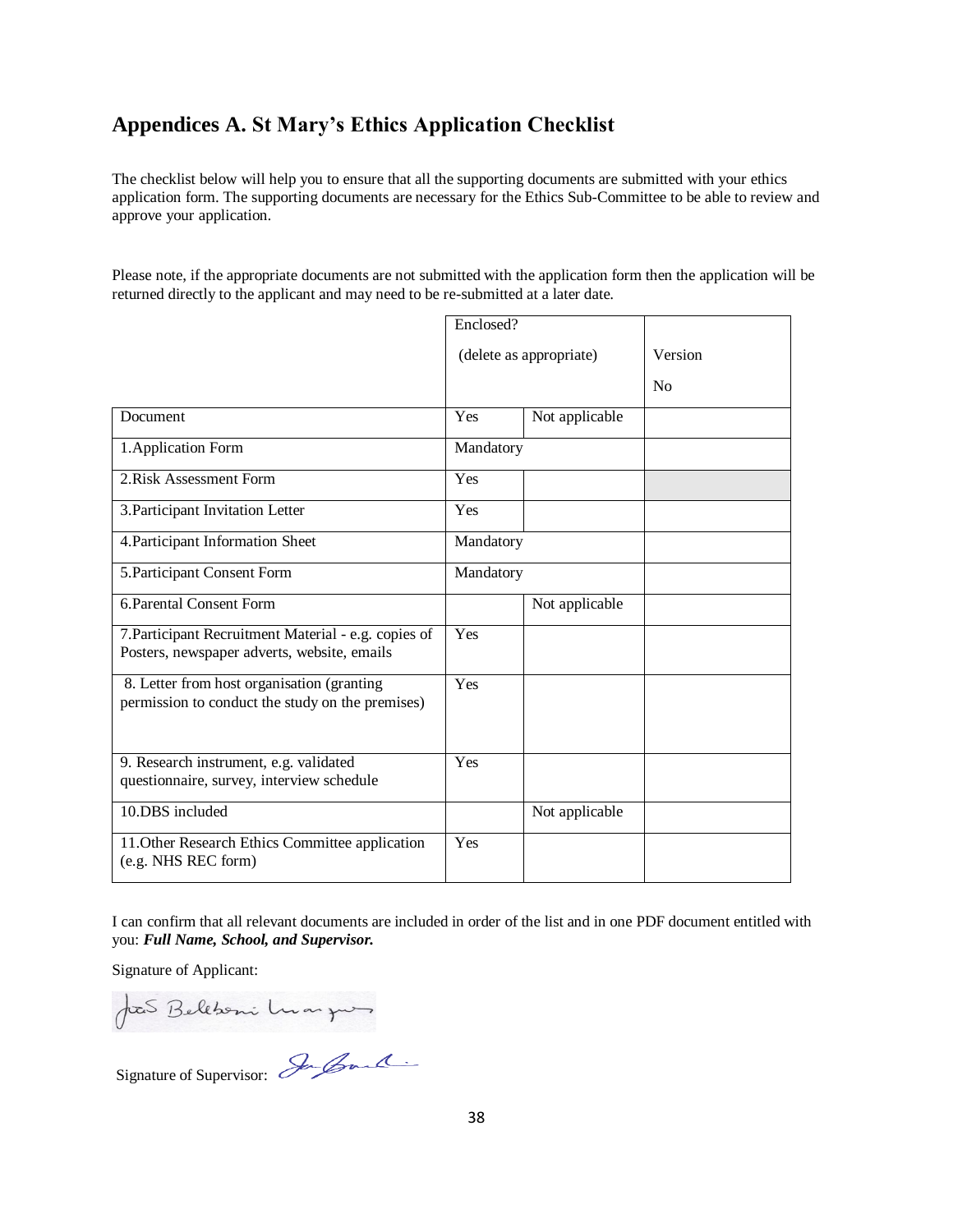## <span id="page-39-0"></span>**Appendices B. Information Sheet**

**St Mary's University College**

**Waldegrave Road, Strawberry Hill, Twickenham, London TW1 4SX** 

**T: 020 8240 40000 / F: 020 8240 4255**

**[www.stmarys.ac.uk](http://www.stmarys.ac.uk/)**

#### **Section A: The research project**

Title of the project:

Neuromechanical, physiological and perceptual differences between planned and unplanned agility performance: response to fatigue.

#### Purpose and value of the study:

The study will be conducted for the purposes of a) determining the demands placed on the body that discriminates planned and unplanned change of direction ability and b) how much fatigue affect these demands.

I invite you to take part in this research study organized by myself, Joao Beleboni Marques, postgraduate student of St Mary's University College. Hopefully, your participation in the study will provide us information that will benefit you and others in the future. The study will be conducted in ASPETAR – Orthopaedic and Sports Medicine Hospital, Doha, Qatar.

In case you have any problems or questions please contact:

Principal investigator: Joao Beleboni Marques

Email address[: joao.marques@aspetar.com](mailto:joao.marques@aspetar.com)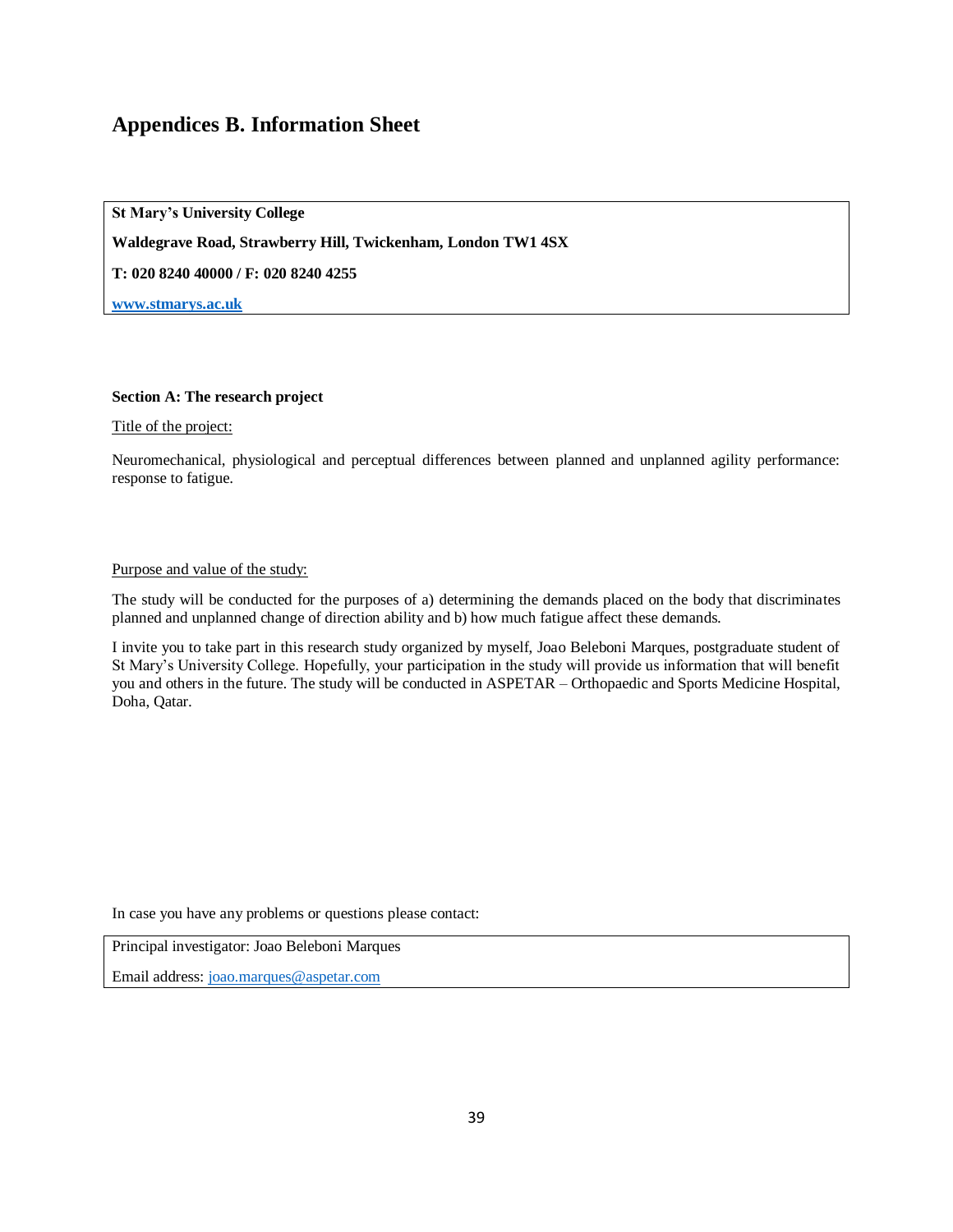#### **Section B: Your participation in the research project**

- You were selected as a possible participant in this study because you fall in the category of this research.
- Taking part in this study is totally your choice.
- If you refuse to participate, this will not affect any rights or benefits you normally have.
- You may stop being in the study at any time without any penalty or loss of benefits.
- If you decide to take part in this research study, you will be required to perform a shuttle sprint running test with change of direction (COD) at 180° turn. This test will be performed over 3 different conditions (unplanned, planned and unplanned under fatigue) separated by one week apart. Prior to perform the tests, you will be required to perform a standardized warming up as well as a familiarization with the testing procedures. In order to determine the differences between the testing conditions, you will be fitted with an accelerometer device. During your first visit, you are going to perform 12 repetitions of COD test under unplanned condition separated by 2 minutes of rest. This test will require you to change direction while sprinting over 20m length upon hearing an audio signal. This signal will occur at different time points for each repetition. During the second visit, you will perform 12 repetitions of COD test under planned condition separated by 2 minutes rest. During this condition, you will know the direction of travel before starting the test and hence you will not be required to respond to the audio signal stimulus. Finally, during the third and last visit, you are going to perform a repeated shuttle sprinting running  $(12.5m + 12.5m)$  separated by 25 seconds of rest in order to increase your fatigue level. You will be required to stop when the investigator identifies 5% decrement of your shuttle sprinting performance. Then, 2 minutes rest will be given to you prior to perform 4 repetitions of COD test under unplanned condition separated by 2 minutes rest.
- Questionnaires such as Rate of perceived effort (RPE) and recovery status will be used during this study. These questionnaires will be important to identify how you are responding to the stimulus and to ensure that you are not experienced any adverse effect.
- Your heart rate will be regular monitored in order to avoid any adverse effect.
- You will be given a description of potential risks, discomforts, or benefits that can reasonably be expected.
- If you choose to participate in the study, you will be told of any important information that is learned during the course of the study, which might affect your health, welfare or willingness.
- The investigator may still choose to stop your participation in this study if he thinks it is in your best medical interest.
- You will benefit from this study, given the results may possibly provide important information regarding your physical and cognitive level. This will allow better understanding of devising training interventions to improve your performance.
- Your identity and data relating to this study will be kept confidential and will not be given to anyone unless I get your permission in writing.
- You are free to ask any number of questions you may have about the study.

If you decide to take part in this research study, you will be asked to sign this form and will be given a copy for your records. It has information, including important names and telephone numbers, to which you may wish to refer in the future.